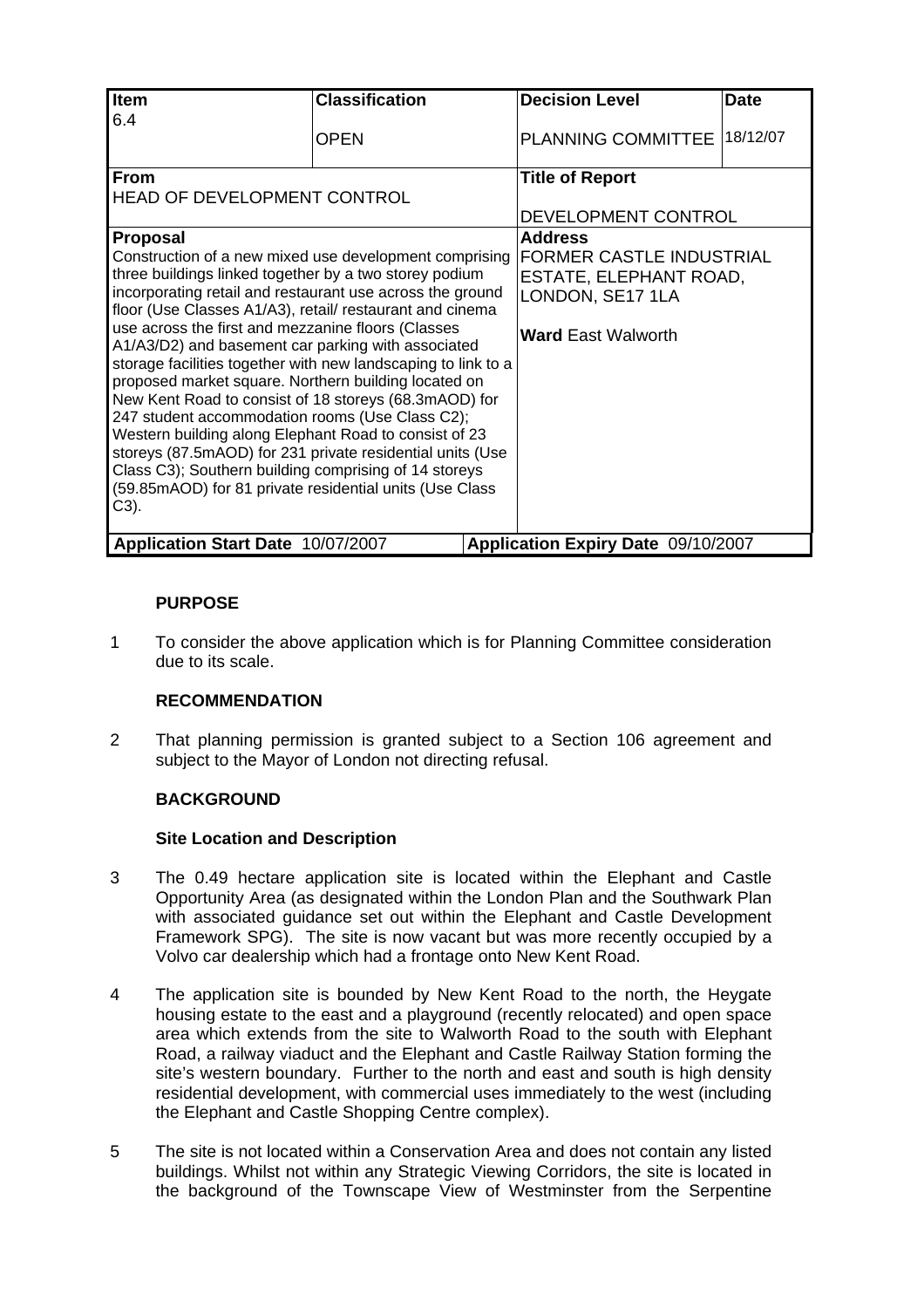Bridge.

### **Details of Proposal**

- 6 The proposed development will comprise of a mixed-use scheme totalling 49,620sq m GEA, comprising of three blocks on top of a part two, part three storey podium and basement. A separate but related application has been submitted (reference 07-AP-1448) which incorporates a proposed Market Square and associated basement service area that adjoins the site to the south.
- 7 The scheme comprises (GEA):
	- 26,415sq m of Class C3 residential totalling 312 units;
	- 9,236sq m of Class C2 student accommodation;
	- 2,321sq m of Class A1 retail;
	- 2,047sq m of Class D2 cinema;
	- 694sq m of Class A3 restaurant;
	- 7,160sq m of basement parking & plant; and
	- 1,745sq m of above ground ancillary areas such as walkways and terraces.
- 8 The south building is the smallest of the 3 blocks, with a GEA of 7,294sq m and rises to 14 storeys (59.85m AOD) above the 2 storey podium. The building will incorporate 81 private residential units comprising studios, 1, 2 and 3 bedroom units.
- 9 The north building fronts New Kent Road and provides student accommodation totalling 247 student rooms. The building, with a GEA of 9,236sq m rises to 18 storeys above podium level (68.3m AOD). The lower half of the building comprises standard sized en-suite rooms with two shared kitchen/dining/living areas on each floor. The upper floors comprise slightly larger 'studio' units with en-suites and kitchenettes.
- 10 The tallest block, which will face Elephant Road to the west, will have a GEA of 19,123sq m and rises to 23 storeys above the podium (87.5m AOD). The building will contain 231 private residential units of 1, 2, and 3 bedrooms.
- 11 The podium element of the scheme incorporates a servicing area and parking at basement level with a GEA of 7,160sq m. The ground floor level incorporates a foodstore, additional retail floorspace and restaurants with a GEA of 2,949sq m. The first floor level incorporates a cinema, retail and restaurant space totalling 3,044sq m GEA. The central space between the 3 proposed towers at podium level will provide a landscaped amenity space for the scheme.
- 12 The separate planning application for the market square will form an integral part of the proposed development and will connect with a pedestrian area located underneath the existing viaduct and concourse of the Elephant and Castle railway station. As such, both applications are intrinsically linked and cannot be implemented without the other whilst providing a significant contribution to the implementation of the Elephant and Castle Development Framework. The market square will be tied to this application via the legal agreement.
- 13 A basement provides servicing and parking for 44 cars, 494 bicycles and 9 motorcycles and, in accordance with the Elephant and Castle Development Framework, will also provide a vehicular access for the replacement Elephant and Castle Shopping Centre which will be to the west of the proposal. The basement would also contain a market storage area with lift access to the market square above. The basement area is accessed off New Kent Road.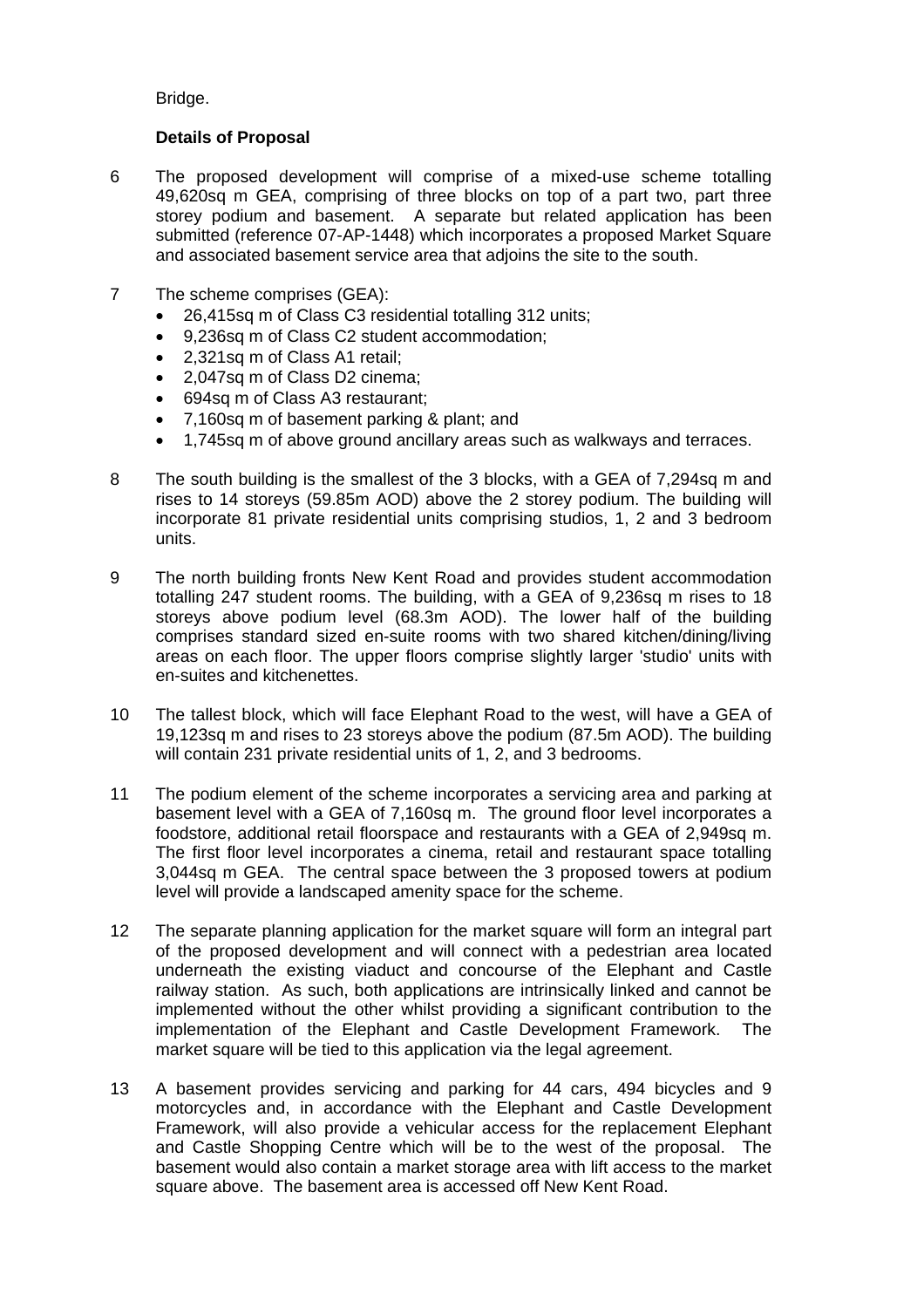### **Planning History**

- 14 The above application (including the related market square application (reference 07-AP-1448) forms an amendment to two previously approved schemes:
	- 05-AP-1693 was granted in December 2006 for a mixed use scheme comprising three buildings linked together by a two-storey podium incorporating retail, restaurant and cinema uses. A central area of green open space is located directly above the podium in between the 3 buildings The 15 storey south building (53.8n high) included residential accommodation, the 18 storey north building (66.7m) incorporated a hotel and the 24 storey west building (80m) provided office and residential accommodation. The scheme included a basement car park and servicing area including 44 car parking spaces and 339 bicycle parking spaces. The basement has been specifically designed to facilitate below ground access to the adjacent Elephant and Castle Shopping Centre site as per the requirements set out in the Elephant and Castle Development Framework.
	- 05–AP–1694 was granted in December 2006 for a market square is linked to the aforementioned application through the shared basement servicing area providing servicing and storage facilities for market traders.
- 15 The main alterations to the approved scheme can be summarised as:
	- Increase in GEA from 42,573sq m to 49,620sq m GEA;
	- Removal of office (Class B1) space and replacement with residential units:
	- Removal of hotel (Class C1) and replacement with student accommodation (Sui Generis);
	- Increase in size of cinema (Class D2) from 5 screens (450 seats) to 6 screens (820 seats) and entrance reoriented to New Kent Road;
	- Increase in retail provision from 1875sq.m to 2320sq.m with consolidated frontages enabled by the removal of ground floor hotel and office entrances;
	- An uplift of 98 units on the previous scheme of 214 private units resulting in a total of 312 units.;
	- Increase in height of south building (above podium) from 12 storeys or 53.85m to 14 storeys 59.85m AOD;
	- Increase in height of north building (above podium) from 15 storeys or 65.3m to 18 storeys 68.3m AOD;
	- Increase in height of west building from 21 storeys (above podium) or 80m to 23 storeys or 87.5m AOD;
	- Building to provide additional residential accommodation;
	- Removal of 5 shared ownership units- revised scheme is 100% private ownership. A Commuted capital payment is proposed for the affordable housing generated by the proposed development in lieu of on site affordable housing and directly related to the early housing programme for the Elephant and Castle.

# **FACTORS FOR CONSIDERATION**

### **Main Issues**

- 16 The main issues in this case are:
	- Principle of the Development including scale and height;
	- Density and Mix:
	- Affordable Housing Provision;
	- Design and Scheme Layout;
	- Impact on Strategic and Local Views;
	- Transport Issues;
	- Impact on Amenity of Neighbouring Residents and Occupiers;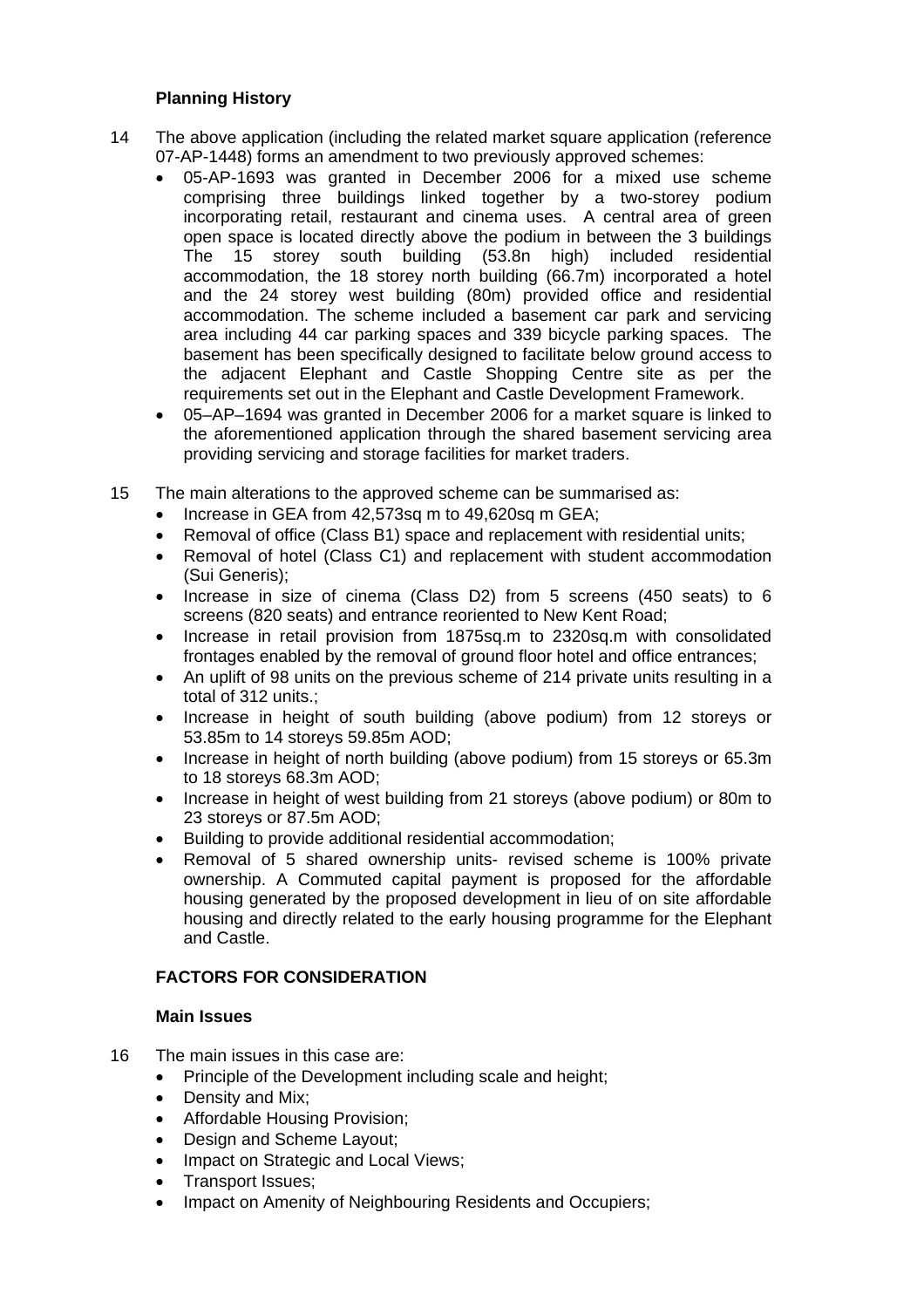- Flood Risk Assessment:
- Planning Obligations.

### **Planning Policy**

17 The Southwark Plan (UDP) July 2007

The site is within the Central Activities Zone, a Major Town Centre, a Transport Development Zone, and is within proposals site 43P- the Elephant and Castle Core Area and Opportunity Area. Within the Elephant and Castle Development Framework SPG the site is located within a Local Cluster. Part of the site also lies within an Archaeological Priority Zone. The relevant strategic policies include:

- SP1 Sustainability, equality and diversity
- SP2 Participation
- SP3 Quality and accessibility
- SP8 Anti-poverty
- SP9 Meeting community needs
- SP10 Development impacts
- SP11 Amenity and environmental quality
- SP12 Pollution
- SP14 Sustainable buildings
- SP15 Open space and biodiversity
- SP18 Sustainable transport
- SP19 Minimising the need to travel
- 18 The relevant policies include:
	- Section 2 Life Chances Preserving and Creating Community Assets
	- Policy 2.2 Provision of new Community Facilities
	- Policy 2.5 Planning Obligations
	- Section 3 Clean and Green Protecting and Improving Environmental Quality
	- Policy 3.1 Environmental Effects
	- Policy 3.2 Protection of Amenity
	- Policy 3.3 Sustainability Assessment
	- Policy 3.4 Energy Efficiency
	- Policy 3.5 Renewable Energy
	- Policy 3.6 Air Quality
	- Policy 3.7 Waste Reduction
	- Policy 3.9 Water
	- Policy 3.11 Efficient Use of Land
	- Policy 3.12 Quality in Design
	- Policy 3.13 Urban Design
	- Policy 3.14 Designing Out Crime
	- Policy 3.19 Archaeology
	- Policy 3.31 Flood Defences
	- Section 4 Housing
	- Policy 4.1 Density of Residential Development
	- Policy 4.2 Quality of Residential Development
	- Policy 4.3 Mix of Dwellings
	- Policy 4.4 Affordable Housing
	- Policy 4.5 Wheelchair Affordable Housing
	- Section 5 Sustainable transport Improving Access and Convenience
	- Policy 5.1 Locating Developments
	- Policy 5.2 Transport Impacts
	- Policy 5.3 Walking and Cycling
	- Policy 5.6 Car Parking
	- Policy 5.7 Parking Standards for Disabled People and the Mobility Impaired
	- Section 6 Opportunity Areas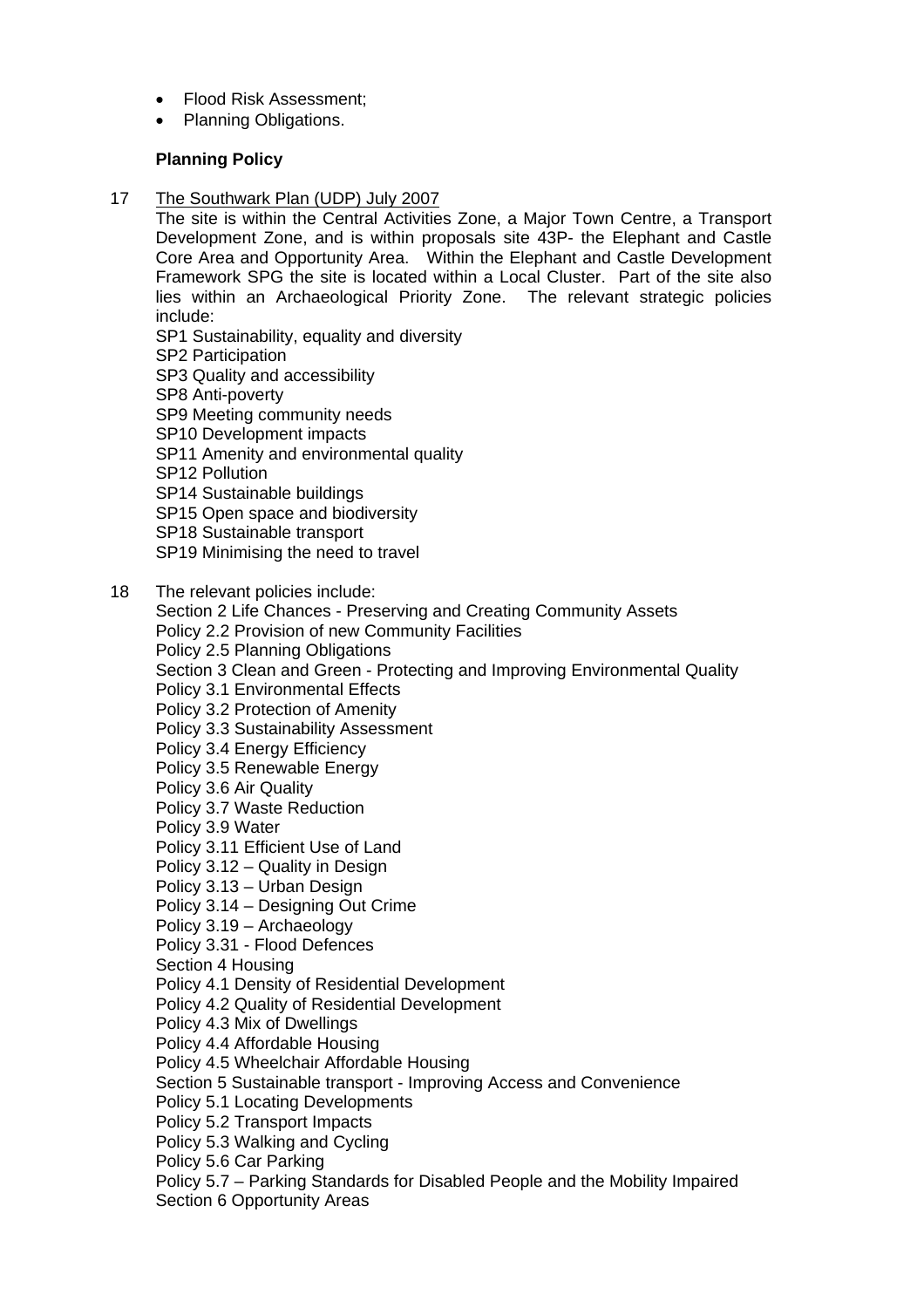Policy 6.1 Elephant and Castle Opportunity Area

19 London Plan 2004

The site is located within the Central London Sub-Region, within Opportunity Area 8- Elephant and Castle and an Area for Regeneration. Key Policies: Policy 2A.1 Sustainability criteria Policy 2A.2 Opportunity Areas Policy 2A.3 Areas for Intensification Policy 2A.4 Areas for Regeneration Policy 3A.1 Increasing London's supply of housing Policy 3A.2 Borough housing targets Policy 3A.4 Housing choice Policy 3A.5 Large residential developments Policy 3A.6 Definition of affordable housing Policy 3A.7 Affordable housing targets Policy 3A.8 Negotiating affordable housing Policy 3A.15 Protection/enhancement of social infrastructure/ community facilities Policy 3A.24 Meeting floor targets Policy 3A.25 Social and economic impact assessments Policy 3C.16 Tackling congestion and reducing traffic Policy 3C.22 Parking strategy Policy 3D.1 Supporting town centres Policy 3D.4 Development and promotion of arts and culture Policy 3D.12 Biodiversity and nature conservation 20 Policy 4A.6 Improving air quality Policy 4A.7 Energy efficiency and renewable energy Policy 4A.8 Energy assessment

Policy 4A.9 Providing for renewable energy

- Policy 4A.11 Water supplies
- Policy 4B.1 Design principles for a compact city
- Policy 4B.2 Promoting world-class architecture and design
- Policy 4B.3 Maximising the potential of sites

Policy 4B.4 Enhancing the quality of the public realm

Policy 4B.5 Creating an inclusive environment

Policy 4B.6 Sustainable design and construction

Policy 4B.7 Respect local context and communities

Policy 4B.8 Tall buildings – location

Policy 4B.9 Large-scale buildings – design and impact

Policy 4B.14 Archaeology

Policy 4B.15 London View Protection Framework

Policy 4B.16 View management plans

Policy 4B.17 Assessing development impact on designated views

- Policy 4C.6 Flood plains
- Policy 4C.7 Flood defences
- Policy 4C.8 Sustainable drainage
- Policy 5B.1 The strategic priorities for Central London
- Policy 5B.2 Development in the Central Activities Zone
- Policy 5B.4 Opportunity Areas in Central London
- Policy 6A.4 Priorities in planning obligations
- Policy 6A.5 Planning obligations
- 21 Supplementary Planning Guidance Parking Standards (draft 2002) Design / Sustainability (draft 2002) Archaeology (draft 2002)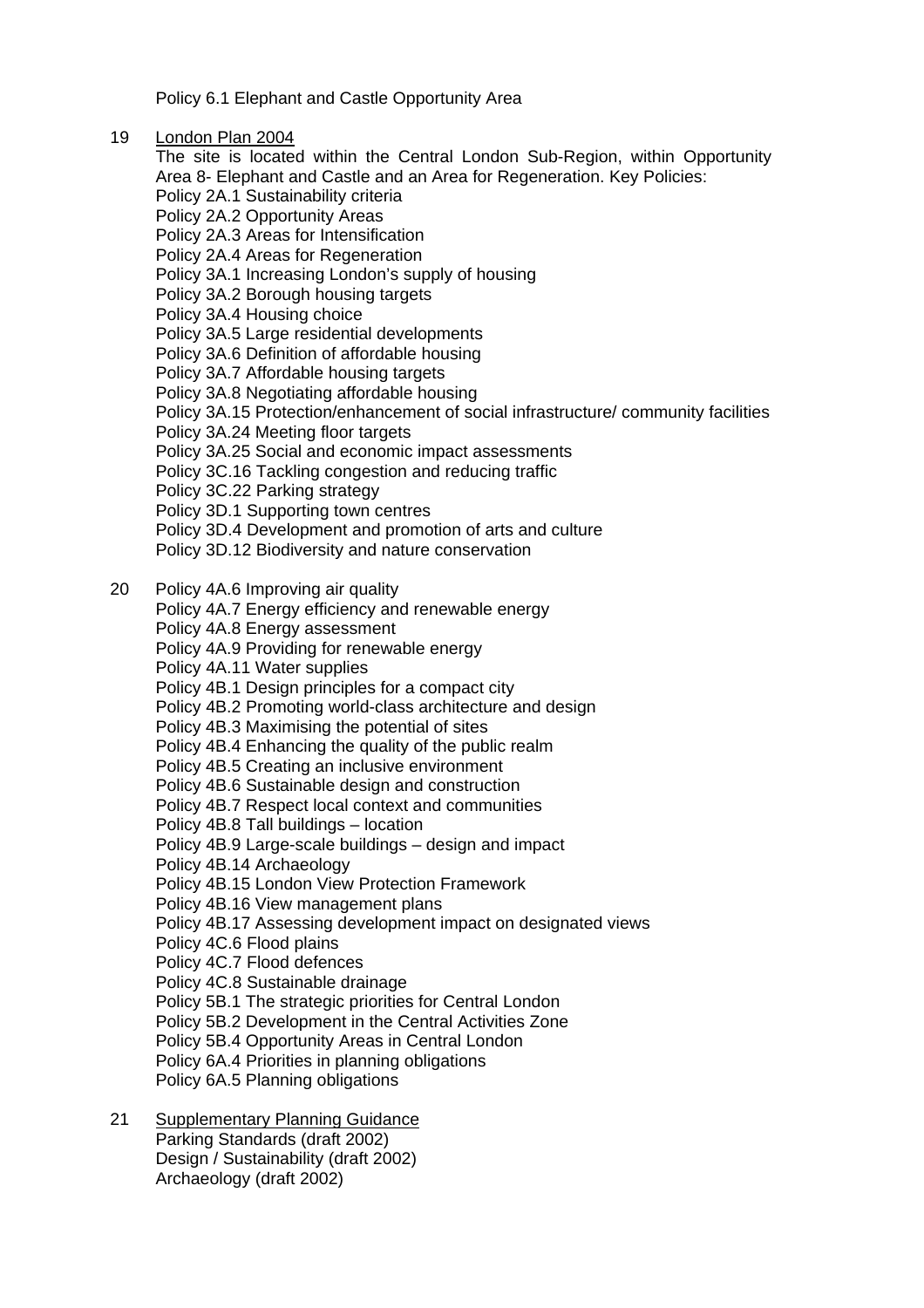22 National Guidance PPS 1 Creating Sustainable Communities PPS 3 Housing PPG 13 Transport PPG16 Archaeology and Planning PPS 22 Renewable Energy PPS 25 Development and Flood Risk Transport White Paper (A New Deal for Transport – Better for Everyone) 1998 Accessible London: Achieving an Inclusive Environment SPG Sustainable Design and Construction SPG 2006 Circular 05/2005 Planning Obligations 2005 (Draft) View Management Framework SPG 2007

## **Consultations**

- 23 Site Notices: 23 July 2007 Press Notice: 19 July 2007
- 24 Internal Consultees: Elephant and Castle Special Projects; Access Officer; Archaeology Officer; Policy Team; Environmental Health Team; Transport Group; Waste Management.
- 25 Statutory and Non-statutory Consultees: Environment Agency; English Heritage; Greater London Authority (GLA); London Fire and Emergency Planning Authority (LFEPA); Network Rail; Transport for London (TfL); London Underground; Thameslink 2000; Thames Water; City of Westminster ; London Borough of Lambeth; Metropolitan Police; Commission for Architecture and the Built Environment-CABE; Royal Parks. The University of the Arts were consulted directly by the applicant in relation to the student accommodation.
- 26 Neighbour Consultees: The following properties were consulted: Smeaton Court, Arch Street Smeaton Court, 50 Rockingham Street Hannibal House Elephant and Castle Metro Central Heights 119 Newington Causeway 15 Elephant and Castle LT Station Elephant and Castle Arches 104-105 New Kent Road 26, 28, 30, 32, 34, 81, 83, 100 New Kent Road Railway Arches 1,2,3,4,5,6, 109 – 113, 113c, 119, 122 Elephant Road 109, 110, 111-113, 127 Elephant Road Elephant and Castle Station Elephant Road 1-8 Farrell Court Elephant Road 143 Eagle Yard 88 Walworth Road 2,4, 6 Hampton Street 80-82, 84, 86, 88, 90, 92, 92A, 94-96, Walworth Road 10 – 20 Hampton House Hampton Street 125 Newington Causeway Alexander Fleming House, Newington Causeway 145 Eagle Yard 88 Walworth Road Store, Lower Ground floor Smeaton Court Rockingham Street Rear of Metro Central 1-16 St Matthews Court Meadow Row Site adjacent to St Mathews Church, New Kent Road The Rectory, Meadow Row St Mathews Vicarage, Meadow Row St Mathews Church, New Kent Road 1,2,9 Elephant and Castle Newington Causeway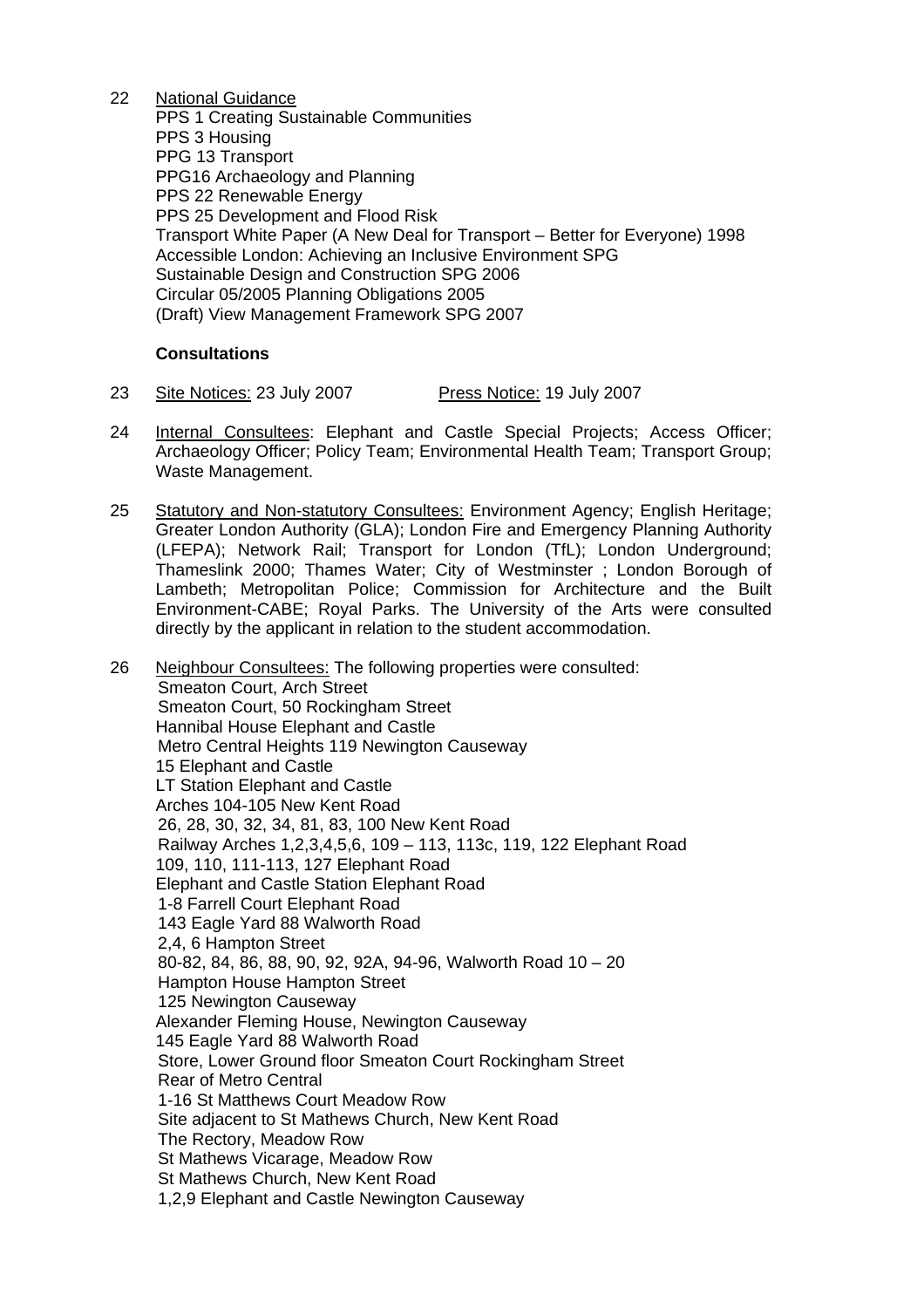Hand in Hand Meadow Row 56-86, 88-98, 100-108 (evens) Rockingham Street 1- 99 Albert Barnes House New Kent Road 1-40 1- 242 Ashenden Deacon Way 1- 216 Claydon Deacon Way 1- 48 Chearsley Deacon Way 1 Deacon Way 1- 80 Cuddington Deacon Way 3-9, 30-36 Risborough Deacon Way 29 Marston, Deacon Way All units- Elephant and Castle Shopping Centre

### **Consultation Replies**

- 27 Internal Consultees
- 28 Elephant and Castle Special Projects:
	- Use Changes: Satisfied that the current state of the market militates against the developers attracting hotel or office occupiers to this site. The removal of the hotel is regrettable…however the scale of the overall regeneration scheme is such that there are other locations that will prove suitable, and development opportunities above central retailing and potential space in new tall buildings surrounding the main transport hub will offer arguably much stronger locations. Hotel operators are almost never pioneers and normally only commit to an improving area once the market is viewed as secure. Continuing development along with the other schemes in the pipeline represent the best means of driving market confidence to a stage where good quality hotel operators can be attracted. The student housing will support the University of the Arts' expansion plans and will assist a project objective of bringing more of the 'life' of the universities into the centre of the Elephant. The Coronet Theatre and the proposed new cinema creates potentially strong relationships that should benefit the leisure uses.
	- Retail Space: One of the most important prompts to redesign has been the Council's encouragement to the developer to improve the layout and quantum of retail floorspace to assist with the relocation of businesses from the shopping centre. They have been able to do this by making quite radical changes to the ground floor of the building. By removing the very small amount of affordable housing, the residential entrance arrangements have been simplified providing better spaces for ground floor retailers. This is allied to an enlargement of the S106 definitions to enable more qualifying businesses to take up opportunities to move into the completed development.
	- MUSCo: Refer to paragraphs 113-117 for full details on Sustainability.
- 29 Design: Initial concerns that the introduction of student accommodation might compromise the New Kent Road building have been allayed…this building appears improved with alterations to the frontage that better express the presence of the (enlarged) cinema within. The height increases go some way to responding to the general acceptance of taller buildings in the core area. Ideally, additional stories would have created greater consistency but the limitations imposed upon the achievement of this are acknowledged. Overall, the group of buildings are of a very high quality and represent an extremely strong design response to the SPG layout.
	- Affordable Housing: The primary S106 objective for this site when the first application was transacted was to secure infrastructure investment, in the form of a huge basement that will enable the development capacity of the core area to be fully realised. This, (plus junction works, MUSCo connection, wind turbine trials and market square provision) left little capacity in the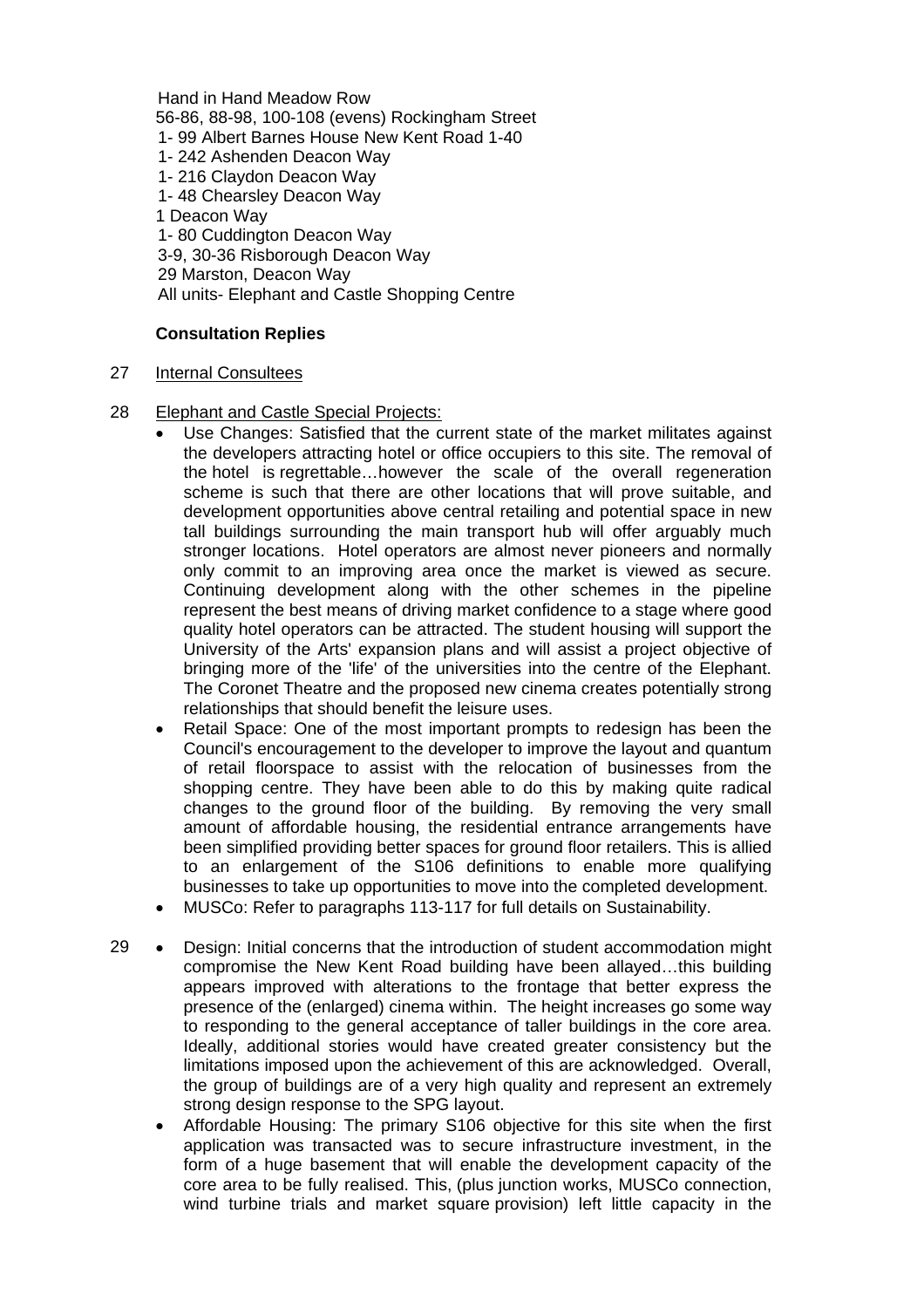scheme to make other contributions. How the overall affordable housing content of the Elephant is being increased is considered through the comprehensive planning approach set out in the SPG and UDP. The current scheme has undergone a thorough appraisal including a fully independent scheme costing by the council's own cost consultants, to assess with a high degree of certainty, the capacity of this application to make further contributions. It is apparent that the scheme cannot meet the Affordable Housing SPG requirements, and given the exceptional circumstances of this application we support the proposal to take a commuted sum from the scheme for investment in the council-sponsored early housing programme. The efficiencies achieved in building layout plus the benefit to the early programme will far outweigh loss of onsite provision of a very small number of shared ownership units.

- 30 Access Officer: Early concerns about diagonal ramp which does not conform to standards- access statement incomplete. Met with the applicants who will revise access ramp design. Also discussed need for 5% wheelchair accessible student accommodation and 10% wheelchair standard dwellings. *Applicant response: Ramp redesigned with gentler slope and greater width of 2.4m. Indicative handrails locations included. All units meet Lifetime Homes Standards and 10% will be suitable for wheelchair users. All student accommodation accessible by wheelchairs, 1% to be constructed to wheelchair occupant standards and 4% designed as convertible should the requirement arise.* Officer Comment: The revised details of the diagonal ramp are acceptable. The wheelchair dwellings and student accommodation percentages are also acceptable.
- 31 Archaeology Officer: The site stands adjacent to the Kennington Road and Elephant and Castle Archaeological Priority Zone. In the immediate area around the proposed development site there is a considerable volume of Roman archaeology. The applicant's archaeologists have suggested a watching brief should be maintained over the removal of existing foundations and then an archaeological evaluation should be undertaken. Any geotechnical pits which need to be excavated on site should be archaeologically monitored. As a double basement is proposed for much of the area it will be impossible for the foundations to be redesigned to preserve archaeological remains. In this instance the above works- archaeological monitoring of removal of foundations and test pits archaeological evaluation and any subsequent mitigation works should be secured by a standard condition. These recommendations are both reasonable and necessary to provide properly for the likely archaeological implications in line with Southwark Plan policies 3.15 and 3.19 and PPG16.
- 32 Policy Team: The local need for student accommodation (policy 4.7) must be demonstrated through agreed links with a local user. Need to demonstrate that the university/college will be leasing/buying the student accommodation as if they do not demonstrate this the accommodation could be sold to any university and would not meet a local need. There is a housing target which needs to be met for this site allocation and there is an overwhelming housing need in this area. Justification of the in lieu payment based on a financial appraisal needs to include the housing and all of the other elements in the SPD, an explanation of how the in lieu payment complies with policy, justification of why the housing can not be provided on site and an explanation of how the provision of housing off site could be more acceptable.
- 33 Environmental Health Team: Conditions are recommended for internal ambient noise levels, vibration, sound insulation between commercial and residential units and plant noise. A scheme to protect future occupiers from the poor air quality in the area will be required by condition. A Construction Management Strategy will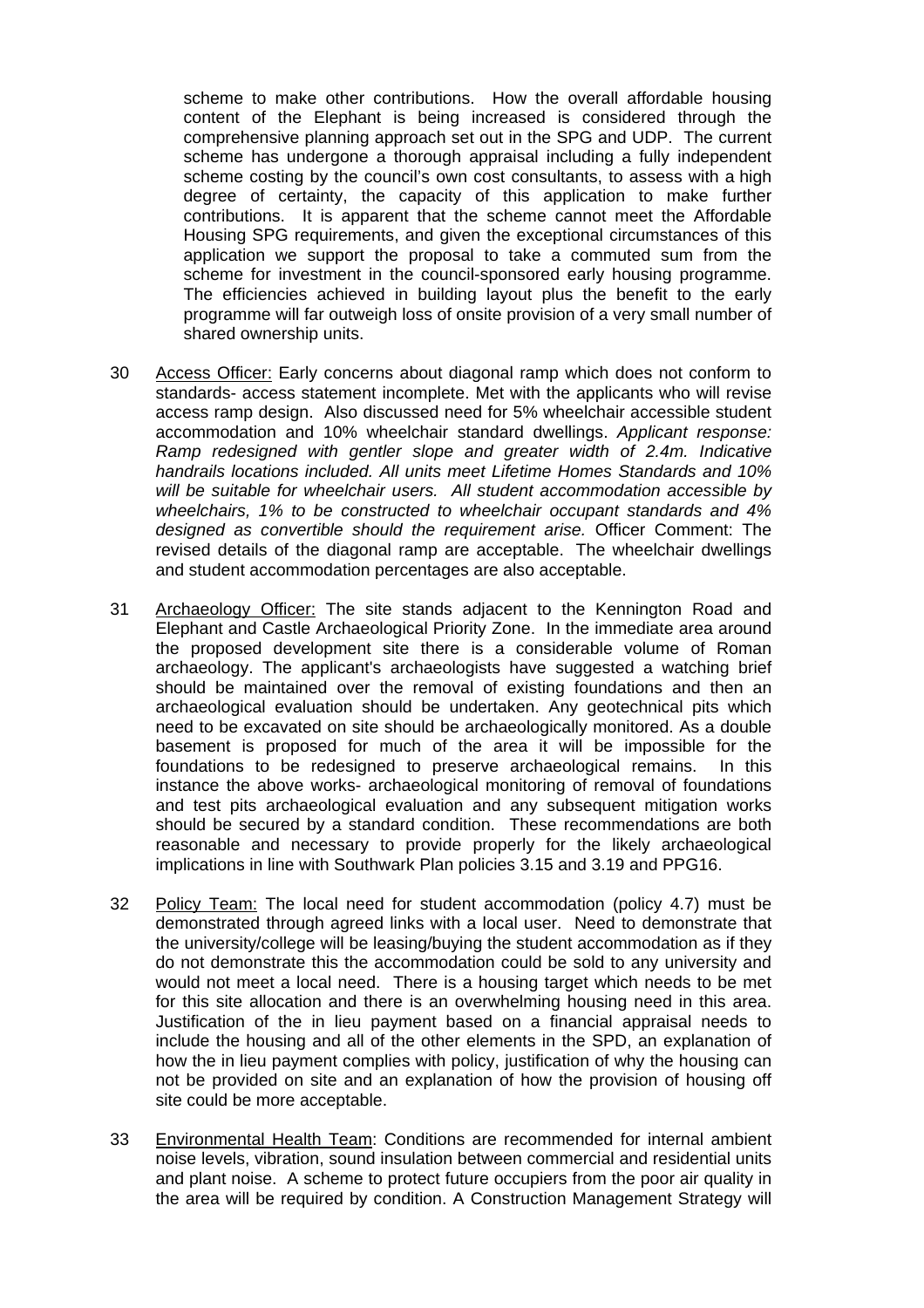be required by condition.

- 34 Transport Group:
	- Vehicle, Pedestrian and Disabled Access and Sightlines/ Visibility Splays: acceptable.Proposed vehicle access is from New Kent Road.
	- Car, Cycle and Motorcycle Parking: changes to scheme should not impact greatly on car parking proposals. Some servicing needs (office) removed and replaced by others (extra retail). 44 car parking spaces proposed, however use of spaces not evident from documentation. *Applicant Response: Confirm 44 spaces (34 disabled, 8 residential and student, 2 commercial). These will be available for purchase- estimated at £20,000 per space within the Financial Toolkit Appraisal.*
	- An investigation into the provision of a car club scheme (to compliment other proposals in the area) would be welcomed. *Applicant Response: Will pursue introduction of a car club scheme independently with car club operators.*
	- Cycle parking is in excess of Council's minimum standards- an increase in provision in the public areas would be welcomed. Motor cycle provision has been reduced from 19 spaces in the consented scheme to 5 -whilst there are no standards within the Southwark Plan a return to the consented numbers would be welcomed. *Applicant Response: Will consider how additional cycle parking can be provided in public areas as part of detained landscape design. Motorcycle spaces were reduced due to reconfiguration of upper basement- if necessary, will consider provision of additional spaces within basement.*
- 35 Travel Plan should have been included. Although in a high PTAL area and with low car parking provision, a Travel Plan is essential to show the proactive measures the developer is taking to promote sustainable travel and identify mitigation measures that may be necessary as a result of the development. *Applicant Response: Confirm travel plan will be prepared, and suggest its inclusion within S106 Agreement.*
	- Generalisations are made with regards to traffic levels in Elephant Road being reduced, without evidence to back this up. With intensification of retail along that frontage and cinema use it is difficult to see how that reduction will be possible. Off street cycle lane in Elephant Road will be lost under the proposals but not clear why. More details required. *Applicant Response: The TA demonstrates that the revised scheme is likely to generate less traffic than the pre-existing use of site due to low parking provision within the scheme. With only 2 commercial spaces, the majority of trips will be via public transport. An on street cycle lane will be available following implementation, but if Cross River Tram is introduced along Elephant Rd, cycle lane will need to be redirected by TfL.*
	- Building overhangs public highway on Elephant Road frontage- necessary licenses to be obtained. S106- £2750 contribution for changes to the traffic management order exempting occupiers of the development from applying for parking permits within the controlled parking zone.
- 36 Waste Management:
	- Residential: The calculations for total waste generation, and recycling and residual waste provision, are acceptable.
	- Residual Waste Collection: Arrangements for use of compactor and details submitted in respect of compactor location and type are acceptable.
	- Recycling Collection: Recycling collected from residential towers will be brought down to recycling vehicle level by on-site management using a scissor lift (back up scissor lift negates concerns over location of lift between residential and commercial refuse compactors). Sufficient space provided for collection vehicles- design allows flexibility between source, separated and commingled recycling collections. These arrangements are acceptable.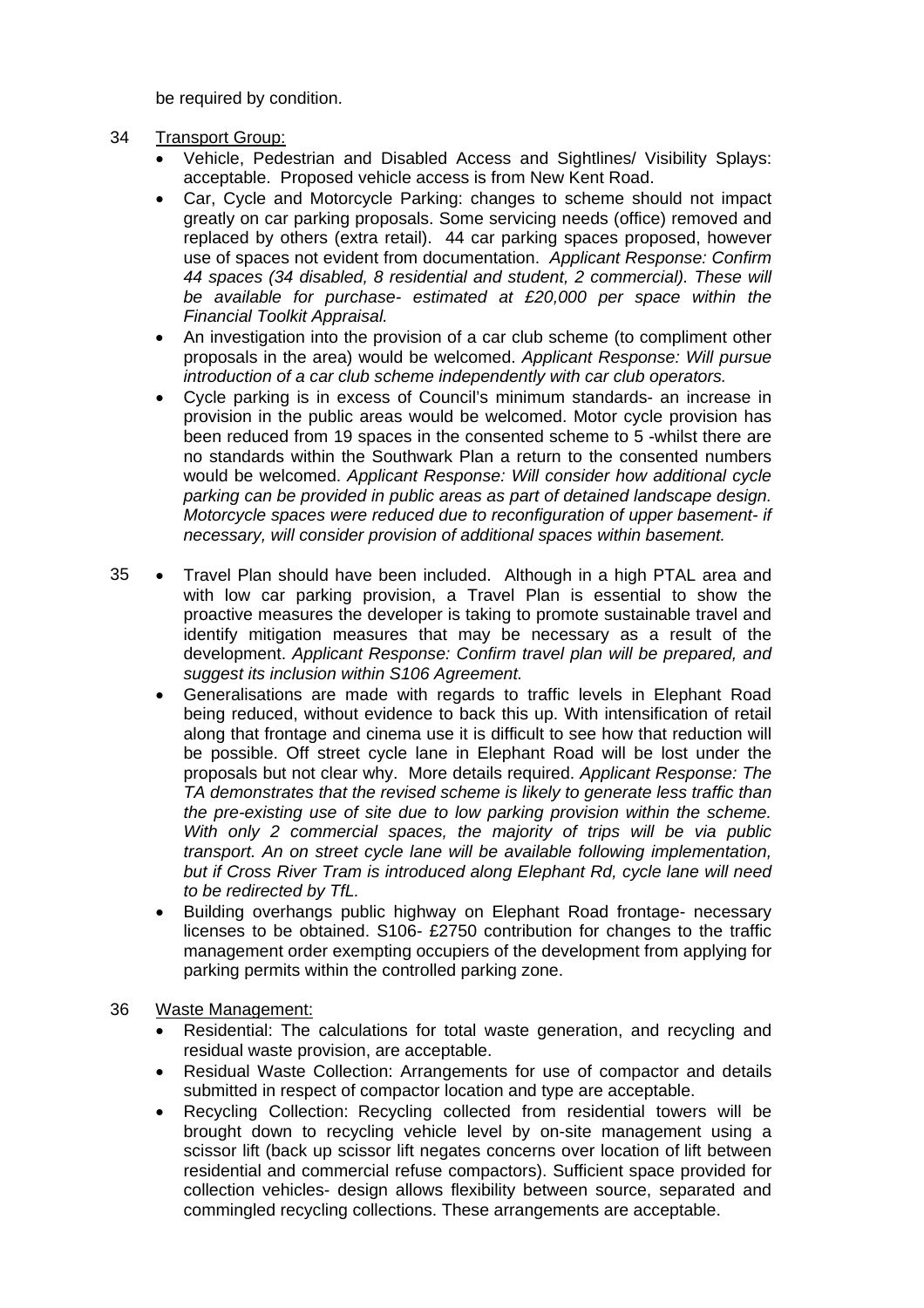- Commercial: Waste and arrangements for commercial waste collection, including use of compactor are acceptable.
- Waste Management Plan: This will need to include transfer from residential units to compactors, with internal refuse and recycling handling covered as part of the residential service charge. The management plan will also need to consider the procedure for both collecting separated recycling materials and collecting commingled (possibly bagged) recycling.

#### Statutory and Non-statutory Consultees

- 37 Environment Agency: Interim Response received 19 October 2007: Not satisfied that the flood risk assessment (FRA) adequately addresses surface water drainage, in line with PPS25 and the London Plan. The FRA proposes little change in the surface water discharge rates and provides insufficient information. This will be discussed with the applicant to see if it will be possible to produce a revised FRA which demonstrates how the drainage system will achieve no off site overland flow or flooding to buildings during a 1 in 100-year critical duration storm event, taking account of climate change. The allowable discharge rate should be in line with the Supplementary Planning Guidance prepared as part of The London Plan. EA are reluctant to request a condition on surface water drainage until there is some assurance from the applicant that these requirements can be met.
- 38 English Heritage: Do not wish to offer any comment. The application should be determined in accordance with national and local policy guidance.
- 39 Greater London Authority (GLA) Stage 1 Report: The Mayor has concluded that the proposal will support and enable the ongoing regeneration of the Elephant and Castle development framework. The proposed mix of uses and design is appropriate to the location and broadly in accordance with the development framework. The transport proposals are broadly acceptable subject to the implementation of the relevant aspects, notably the safeguarding of the Cross River Tram route, being secured. The quantum and off-site nature of the affordable housing provision is inconsistent with strategic planning policy and it remains to be demonstrated that this represents the maximum reasonable amount and that it cannot be provided on-site. The approach to sustainability, specifically energy, is currently inconsistent with strategic planning policy and it has not been demonstrated that the scheme will be compatible with the proposed district energy system at Elephant and Castle. Those aspects that are inconsistent with strategic planning policy must be addressed prior to the application being referred back to the Mayor.
- 40 London Fire and Emergency Planning Authority: No response received.
- 41 Network Rail: No response received.
- 42 Transport for London (TfL): Initial Response:
	- Cross River Tram- Discussions ongoing.
	- Parking- welcome restraint based approach- 38 spaces proposed, 36 for disabled use only, and 2 for commercial element. At least 5 of remaining spaces to be allocated to student accommodation. 519 cycle spaces in line with London Cycle Design Standards- majority in basement, 25 on street. *Applicant Response: 5 spaces will be available (for purchase) by student housing tenants.*
	- Trip Generation- Overall trips generated will be less than approved scheme but need evidence to support this and the assignment of trips to each London Underground ticket hall. *Applicant Response: Revised scheme will generate*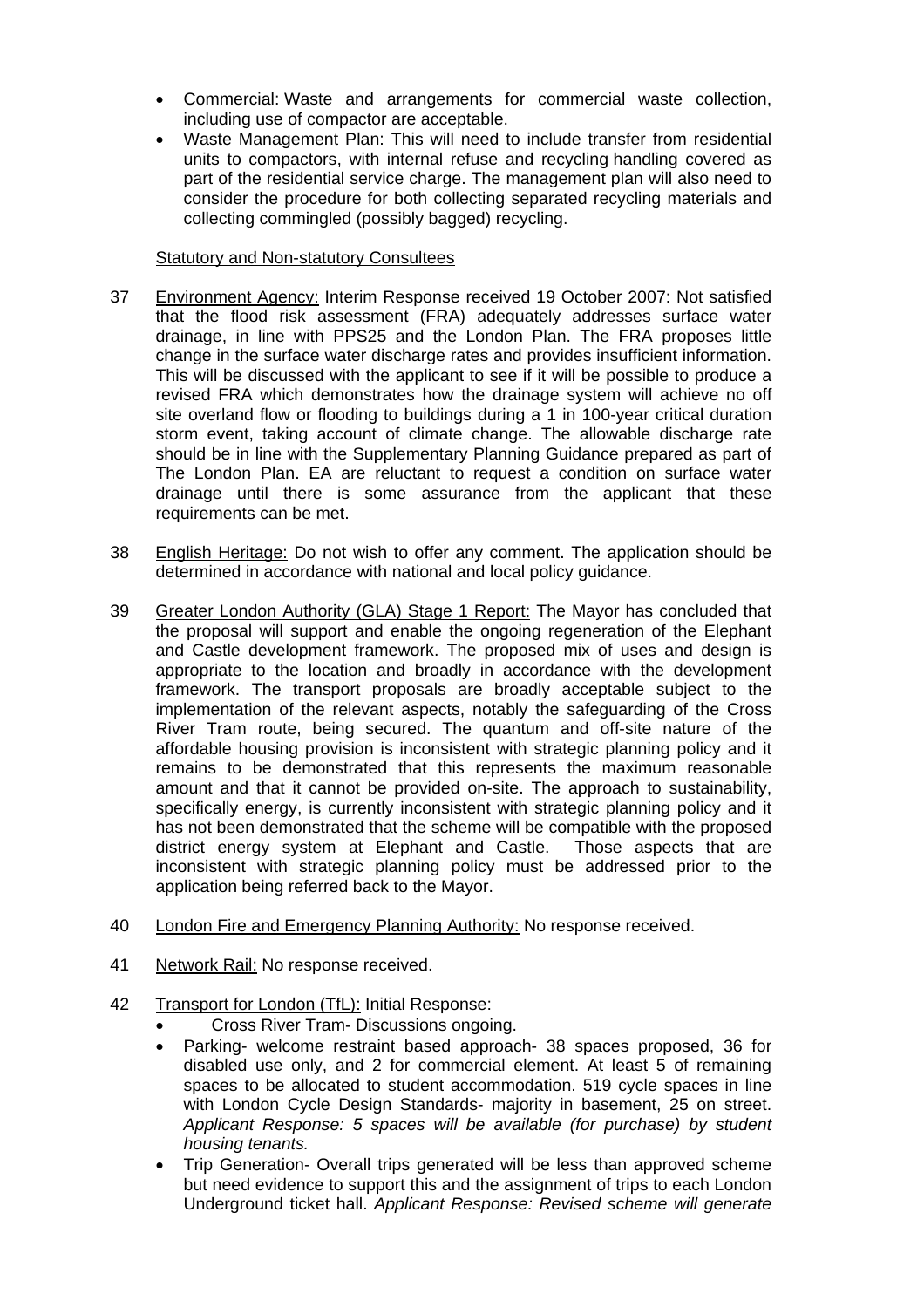*fewer trips than existing use of the site, not the approved scheme.*

- Section 106- Need to be significant improvements to transport network in line with Masterplan. TfL expects a significant contribution towards Strategic transport Improvements. *Applicant Response: Toolkit appraisal was submitted and TfL's request will be considered accordingly.*
- Travel Plan- No plan provided- expect developer to provide a robust travel plan covering all aspects of the development. *Applicant Response- agreed*
- Servicing- Servicing of the development not permitted at any time [on public highway], to ensure movement of traffic and safety of pedestrians is not compromised. More information regarding servicing is required, and condition to be imposed for servicing strategy. Construction Management Plan to be agreed. *Applicant Response: Agreed. Service Management Plan was attached to original s106 and similar can be included for this scheme. CMP will be prepared.*
- 43 Final TfL Response to matters raised: TfL and the developer are in continuing discussions regarding detailed structural design elements of the proposal and adequate safeguarding for the potential future Cross River Tram route. The original Section 106 Agreement provided for the safeguarding of the proposed Cross River Tram (CRT) route in Elephant Road. Since the completion of the agreement, Transport for London has progressed the details of the proposed CRT scheme and is able to specify in more detail the requirements the developer will have to fulfil to ensure the safeguarding. TfL proposes that the proposed amendments to the s106 should incorporate a schedule which sets out the safeguarding works.
- 44 London Underground: The applicant is in discussions with LUL engineers to ensure safety of Bakerloo Line tunnels.
- 45 Thameslink 2000: No response received.
- 46 Thames Water: No response received.
- 47 Metropolitan Police: No mention of Secured by Design in the Design Statement however no other issues. Applicants Response: The design of the scheme has been informed by Secured by Design objectives, though the requirements are largely targeted towards lower density development and only partially relevant to dense high rise design such as this. A list of Secured by Design inclusions is provided which includes CCTV, access controls and lighting details.
- 48 The Westminster Society: The proposed development would contribute to wider regeneration objectives for the area without imposing unwelcome visual intrusions across central London. Support the planning aspirations of the application.
- 49 City of Westminster: Do not wish to comment.
- 50 London Borough of Lambeth: Do not wish to comment.
- 51 Commission for Architecture and the Built Environment: Due to resources, unable to comment.
- 52 Royal Parks: No response received.
- 53 University of the Arts: We have one of the lowest provisions of accommodation of all the Universities in London. Objective is to increase from 1750 to 4000 beds by 2010. Applications for existing accommodation 100% oversubscribed, every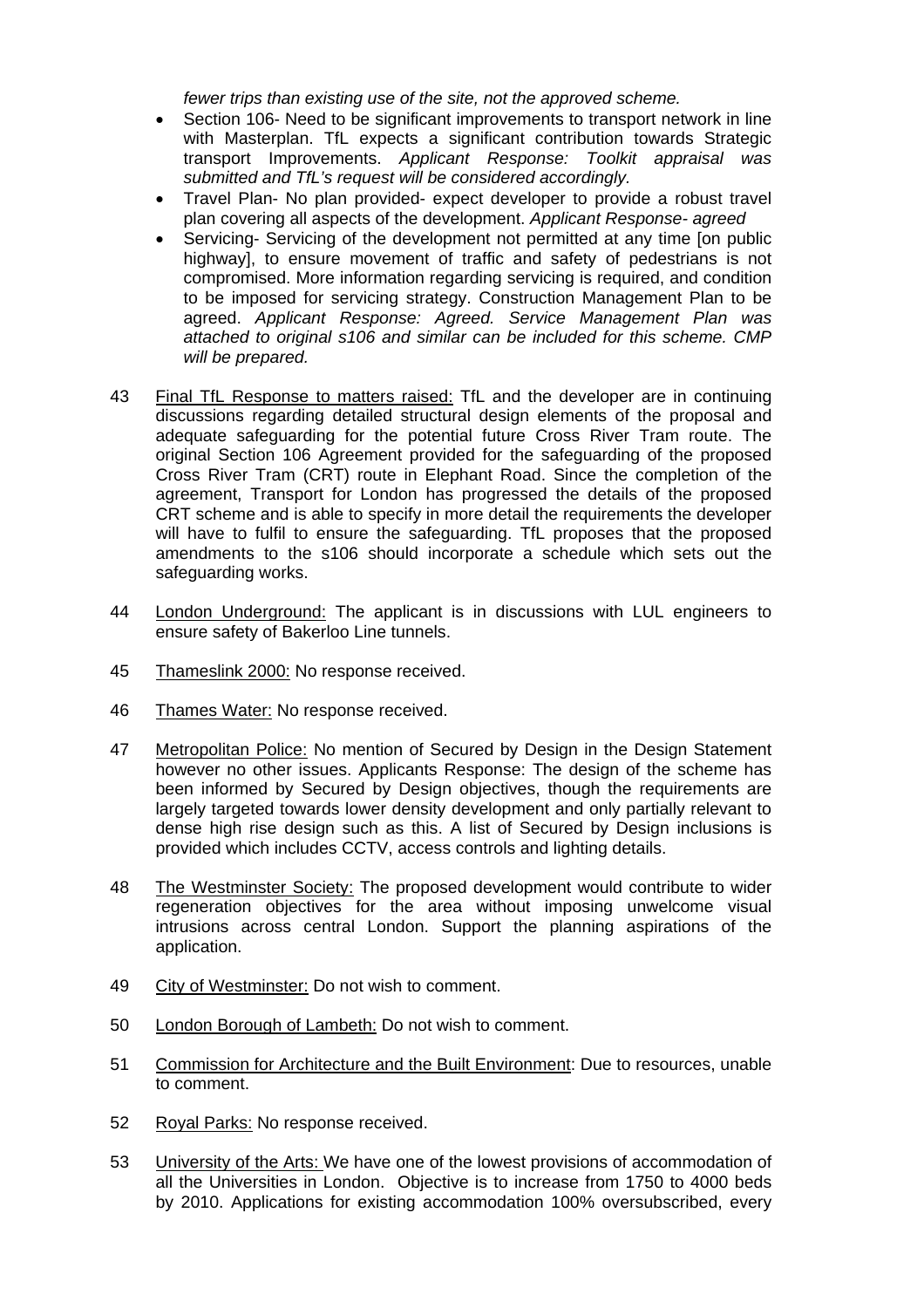year 2000 students seeking University accommodation have to look for housing in private sector and welcome any development which allow us to satisfy this group. Especially keen to increase provision in areas close to teaching sites- this development fulfils this criterion. Given the additional facilities part of the development- retain, leisure, environmental and transport improvements, the regeneration of this area and the expected type and standard of accommodation, the development would be of great interest and a welcome addition to our portfolio. Fully support in principle the scheme.

#### Neighbour Consultees

- 54 Three letters of objection were received, the main points of which are set out below:
	- 20 Albert Barnes House- high rise buildings cause high velocity wind in this area, there are already many buildings in the area allocated to students;
	- 84 Claydon, Deacon Way- live directly opposite, object to building work while people still live there, work just taken place was noisy, dusty, couldn't open windows, Heygate conditions bad enough, instead of new building look after and get out the people living in squalor on the Heygate. [I will do what I can to stop this- first step will be MP].
	- 210 Metro Central Heights- too big/ high for surrounding area, too similar in nature to other suggested developments in the area
	- 50 Metro Central Heights- The planning approval already given…was intended to be flagship development to raise profile of area. Original application comprised hotel, office and residential- the hotel and offices would ensure the area would not simply be used for housing and result in a number of jobs being created. For regeneration to be successful, developments must be mixed to ensure business is conducted in the area. Current application does not support regeneration- land developers take easy option to develop housing to maximise profits – not looking at needs of community. Already much student accommodation in area, area needs business. Developer indicated no hotel chain expressed interest- doubt Holiday Inn Express would turn down opportunity to be only hotel in the area, given the transport links. Developer indicated office not feasible due to need for separate services- this would have been investigated at time of original application. Application should be refused- developer ought to look at providing additional office space instead of hotel.
- 55 1 letter providing general comment was received from Key Property Investments/ St Modwen Properties- substantial changes proposed to previous scheme. Our site separated from application site by Elephant Road and railway line, thus we have a real interest in the proposals, particularly underground servicing. Concerns relate to compliance with SPG and potential impacts on our site. Below Grade access fundamental to SPG- deliverability of this not proven or enabled by application. Western tower over 7.5m taller- taller than SPG guidance and potentially of detriment to form, nature and use of future development of our site. Applicants should pay a fair contribution towards cost of identified infrastructure improvements within wider regeneration area.
- 56 1 letter of support was received from 56 Metro Central Heights, no comment supplied.

### **PLANNING CONSIDERATIONS**

### **Principle of the Development**

57 The application site is located within the Central Activities Zone, Central London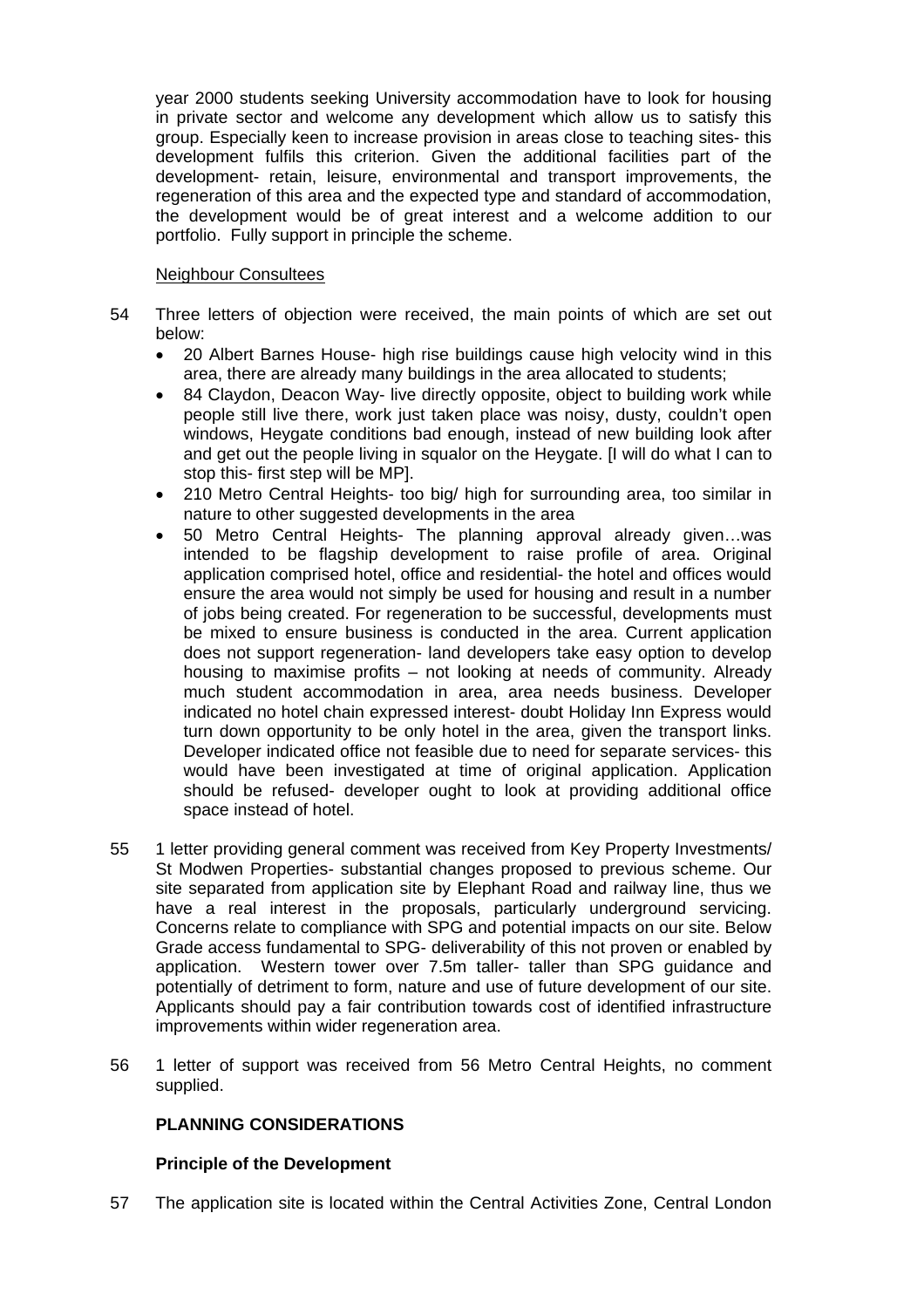Sub-region, the Elephant and Castle Opportunity Area and Transport Development Area. Both London Plan and Council strategy is for a high density, high quality, mixed use town centre at the Elephant and Castle that will address demonstrable local, sub- regional and London wide needs for new homes, an enhanced public transport interchange, employment and retail floor space and other social benefits. The overall spatial strategy for development in London identifies further development in the Central Activities Zone (London Plan policies 5B.1 and 5B.2), and associated Opportunity Areas (policies 2A.2 and 5B.4) as a means by which new homes and employment can be accommodated. London Plan policy 4B.1 requires development to maximise the potential of sites, create or enhance the public realm, provide or enhance a mix of uses, respect local context, character and communities and be sustainable. Policy 4B.3 and 4B.4 deal respectively with maximising the potential of sites (to achieve the highest possible intensity of use) and enhancing the quality of the public realm.

- 58 Within the Southwark Plan, Section 8.2 and policy 6.1 provide a borough context including objectives for the Elephant and Castle Opportunity Area. The Elephant and Castle SPG adopted in February 2004 identifies a core site (corresponding to site 43P in the Southwark Plan) which is to be subject to comprehensive redevelopment. The application site is located within this core site. The framework anticipates that the area will be redeveloped in the form of a dense mixed use town centre based around an open network of public routes and open spaces where movement and access is catered for through an enhanced public transport interchange.
- 59 The framework envisages the application site as peripheral in terms of the new major retailing for the area which will consist of mostly housing which will be centrally located next to the railway station. Development is required to provide the laying out of a market square and would be expected to provide access for the larger future shopping centre at basement level as well as safeguarding any land that may be required for transport investment such as the Cross River Tram. In these respects the proposed development is considered to be wholly consistent with the master plan concept and the general pattern of land uses contained in the development framework. There is a consistent and established planning policy objective of regenerating the area and as such the principle of the proposed development is considered acceptable. Further to this, the principle of a mixed use development on the site has been broadly established by reason of the extant planning permission.
- 60 Policy 4B.8 of the London Plan promotes the development of tall buildings where they: create attractive landmarks which enhance London's character; support economic clusters of activity; act as a catalyst for regeneration; and are acceptable in terms of design and impact on their surroundings. Southwark Plan Policy 3.20 considers that tall buildings may be appropriate in Opportunity Areas provided they are not located within viewing corridors and benefit from excellent public transport accessibility. CABE and English Heritage 'Guidance on Tall Buildings' recognises that, in the right place, tall buildings can make positive contributions to city life…acting as beacons of regeneration, and sets out a number of criteria for assessment of tall buildings. To be acceptable, tall buildings should be in an appropriate location, be of first-class design quality and should enhance the qualities of its immediate location and setting whilst producing more benefits than costs to the lives of those affected by it. The Development Framework for Elephant and Castle identifies a Core and Secondary Cluster where the tallest buildings (up to 135m) are encouraged to be located. The site is located on the periphery of the Secondary Cluster with notional building heights for the site suggesting that buildings should step up from south to north from 14 to 29m. It is recognised that these heights are illustrative guidance only, and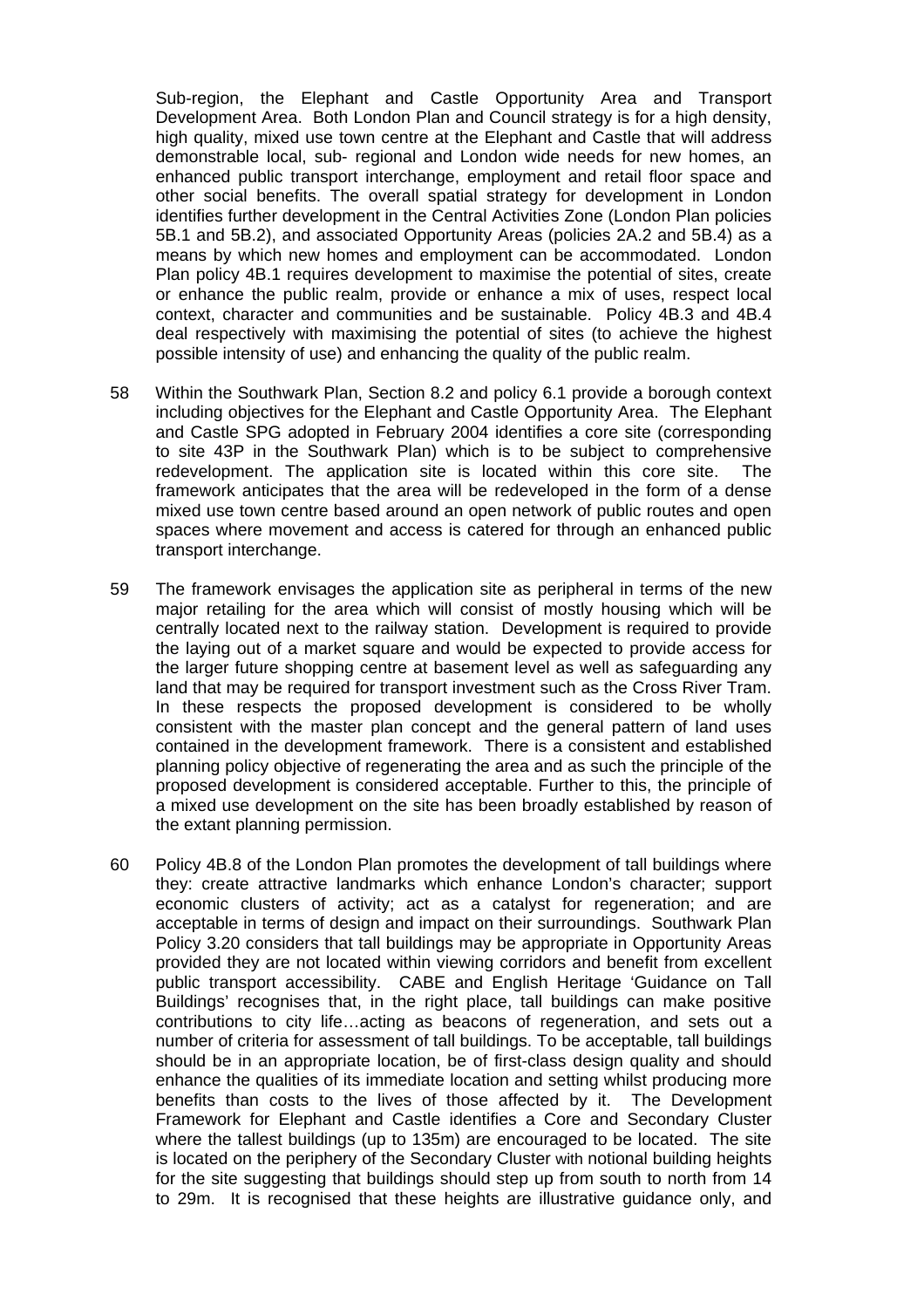given the site's central location, high levels of accessibility and quality architecture, the development is considered to be an acceptable location for a tall building and will represent an appropriate transition from the core area to the secondary cluster and beyond.

- 61 Residential: Provision of residential units within this location would be consistent with the requirements of the London Plan and PPS3: Housing, which seek new housing development that will support economic growth and offer a range of housing choices to meet the demand of the various user groups. The Development Framework for the Elephant and Castle identifies appropriate land uses for individual sites within the Opportunity Area and considers the application site as suitable for residential uses at upper floor levels. The site is highly accessible and is considered a suitable location for a high density mixed use scheme. As such, the provision of a residential use is considered acceptable.
- 62 Student Accommodation: The London Plan seeks to ensure that new developments offer a full range of housing choices, in terms of the mix of housing sizes and types, taking account of the housing requirements of different groups including students (Policy 3A. 4). Southwark Plan Policy 4.7 relates to non selfcontained housing for identified user groups. New schemes will normally be permitted where the need for, and suitability of the accommodation can be demonstrated by the applicant, its provision will not result in a significant loss of amenity to neighbouring occupiers, there is adequate infrastructure in the area to support any increase in residents and the development will provide a satisfactory standard of accommodation, including shared facilities. Further to this, if the accommodation is to be considered suitable it must be shown to be affordable in order to meet the needs of this specific user group, and ideally be linked to local need.
- 63 There are currently over 4,000 purpose built student bed spaces in Southwark, primarily provided by London Southbank University, Kings College and the University of the Arts. There are also a large number of additional student bed spaces either proposed or approved (though generally not yet implemented) within Southwark, thus reinforcing the requirement for local need to be evidenced to ensure an oversupply in the area does not occur**.** The applicant is in ongoing discussions with the Liberty Living who are entering into a letting arrangement for the student accommodation within the scheme. Liberty Living advise that both King's College London and the University of the Arts have expressed an interest in taking space in the development which would be offered on affordable terms (generally 3-10 (but up to 20) year lease term, priced at a market rate similar to existing halls of residence in Southwark of a comparable quality). The Council would request that a the lease be negotiated on an affordable basis, in order to satisfy the requirement for affordability and local need, and this should form part of the s106 Agreement.
- 64 Locating the student accommodation within the Elephant and Castle core area will contribute towards the vitality and viability of the area by increasing pedestrian activity throughout the day and night and a student population should complement the proposed leisure uses within the scheme, such as the retail facilities and cinema. The site is located within a highly accessible area with a range of transport choices, and the standard of accommodation proposed is satisfactory. Further, evidence of local need has been provided. The inclusion of student accommodation within the scheme is considered acceptable.
- 65 Retail, Cinema and Restaurants: The London Plan sets out the Mayor's strategic objectives for the viability and vitality of town centres and the creation of a Town Centre network and states that it is critical for town centres to develop strategies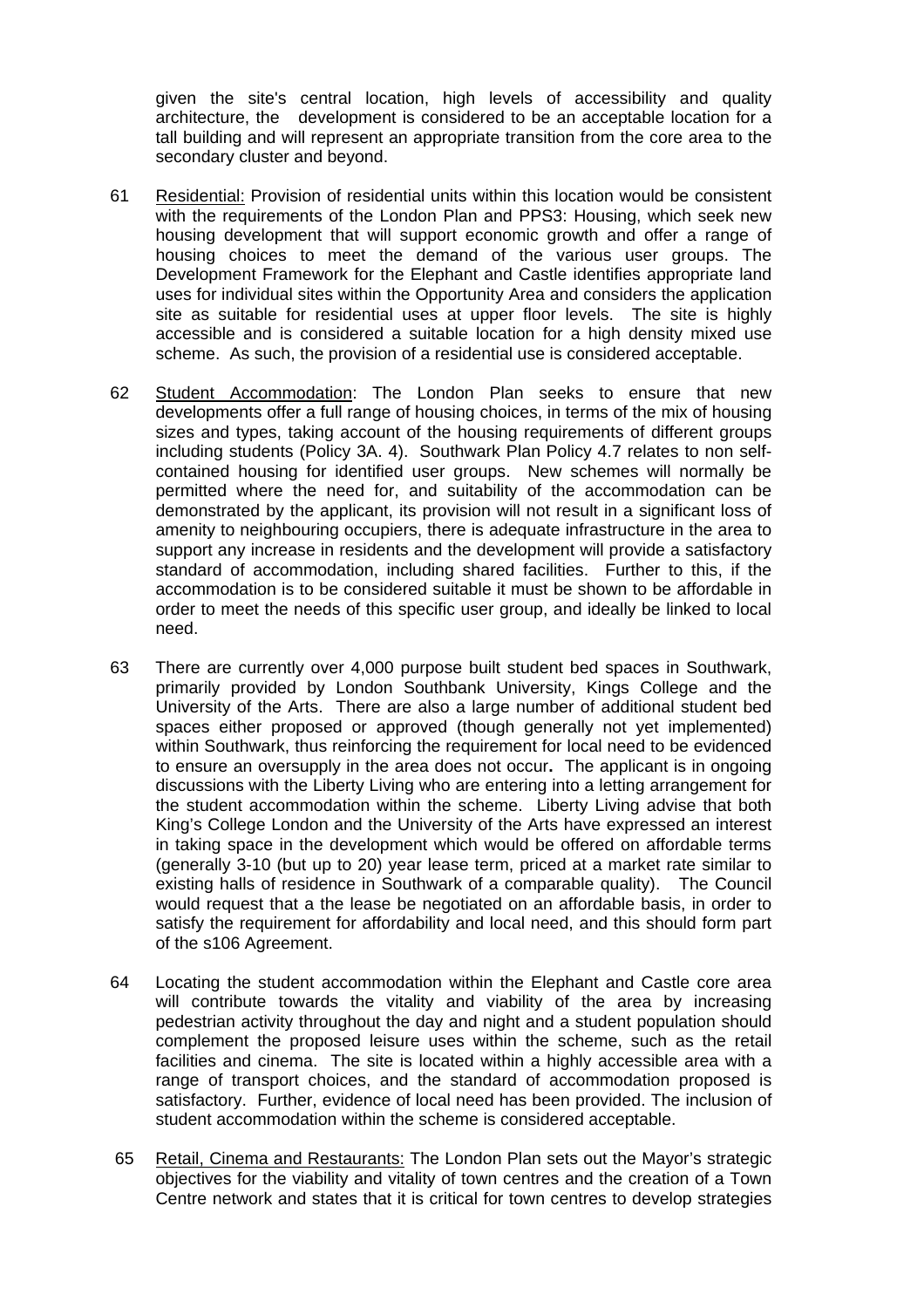that provide for a full range of town centre functions including retail, leisure, employment services and community facilities whilst seeking to sustain and enhance the vitality and viability of these centres including maximising housing provision through high density, mixed use developments and environmental improvements. Policy SD.4 recognises that evening and night time entertainment activities should be encouraged in town centres should be easily accessible by public transport and accessible to all members of the local community. PPS6: 'Planning for Town Centres' supports high-density, multistorey mixed-use developments within town centres and Southwark Plan Policy 1.8 supports retail and other town centre uses such as cinema's and restaurants as long they are accommodated within town centres and the Elephant and Castle is identified as one of the major town centres and opportunity areas. The scheme provides a significant amount of retail space available to transferring local businesses from the Elephant and Castle Shopping Centre, re-providing for their needs in advance of demolition of the shopping centre at the heart of the new area. The proposed uses would create active frontages on and around the site and a range of unit size will support a diversity of retail provision. The principle of these uses is considered acceptable.

#### **Density and Mix**

- 66 PPS1, PPG3 and draft PPS3 all emphasise the benefits of creating mixed communities. PPG3 indicates that in order to achieve this, Local Planning Authorities should provide 'wider housing opportunity and choice and a better mix in the size, type and location of housing'. The site is located within the 'Central Activities Zone', which attracts a density range of 650-1100 habitable rooms per hectare; though the Southwark Plan acknowledges that there will be sites where tall buildings are appropriate and densities may exceed these levels.
- 67 The proposal consists of 312 units comprising 15 studios (4.8%), 31x 3-bed flats (9.9%), 124x 2-bed flats (39.7%) and 142x 1-bed flats (45.5%). The density calculation requires that a percentage of the non-residential area be included in the calculation which in this instance (retail, cinema and restaurants) is 5062sq.m (5062sq.m/27.5=184). The estimated number of habitable rooms within the scheme is 275 (student accommodation) plus 795 (residential) plus 184 which, with a site area of 0.49ha, results in a density calculation of 2559 habitable rooms per hectare. On this basis it is clear that the scheme represents a very high density proposal well above the 1100 habitable room guidance figure. However, in light of both national and local policy guidance, in particular London Plan policy 4B.3 and Southwark Plan policy 3.11, both of which seek to maximise the potential of sites and the efficient use of land where a positive impact on local character and good design are achieved, it is considered that a high density scheme is appropriate for the site and there are no identified adverse impacts resulting from the higher density level so significant as to warrant refusal.
- 68 The schemes provides fewer than 5% studio units, with 49.7% of the total number of units being 2 bedrooms or more and 9.9% being 3 bedroom, which is only marginally below the requirements of policy 4.3 of the Southwark Plan and as such the mix is considered acceptable.
- 69 The Council's Residential Design Standards require that one bed flats are a minimum of 45sq.m, two beds no less than 57sq.m and 3 beds a minimum 70sq.m. Studio flats and units for one person have a minimum area of 32.5sqm. Minimum unit sizes within the proposal are 36sq.m for studios, 45sq.m for 1 bed, 60sq.m for 2 beds and 81sq.m for 3 beds.Many units are well above the minimum standards.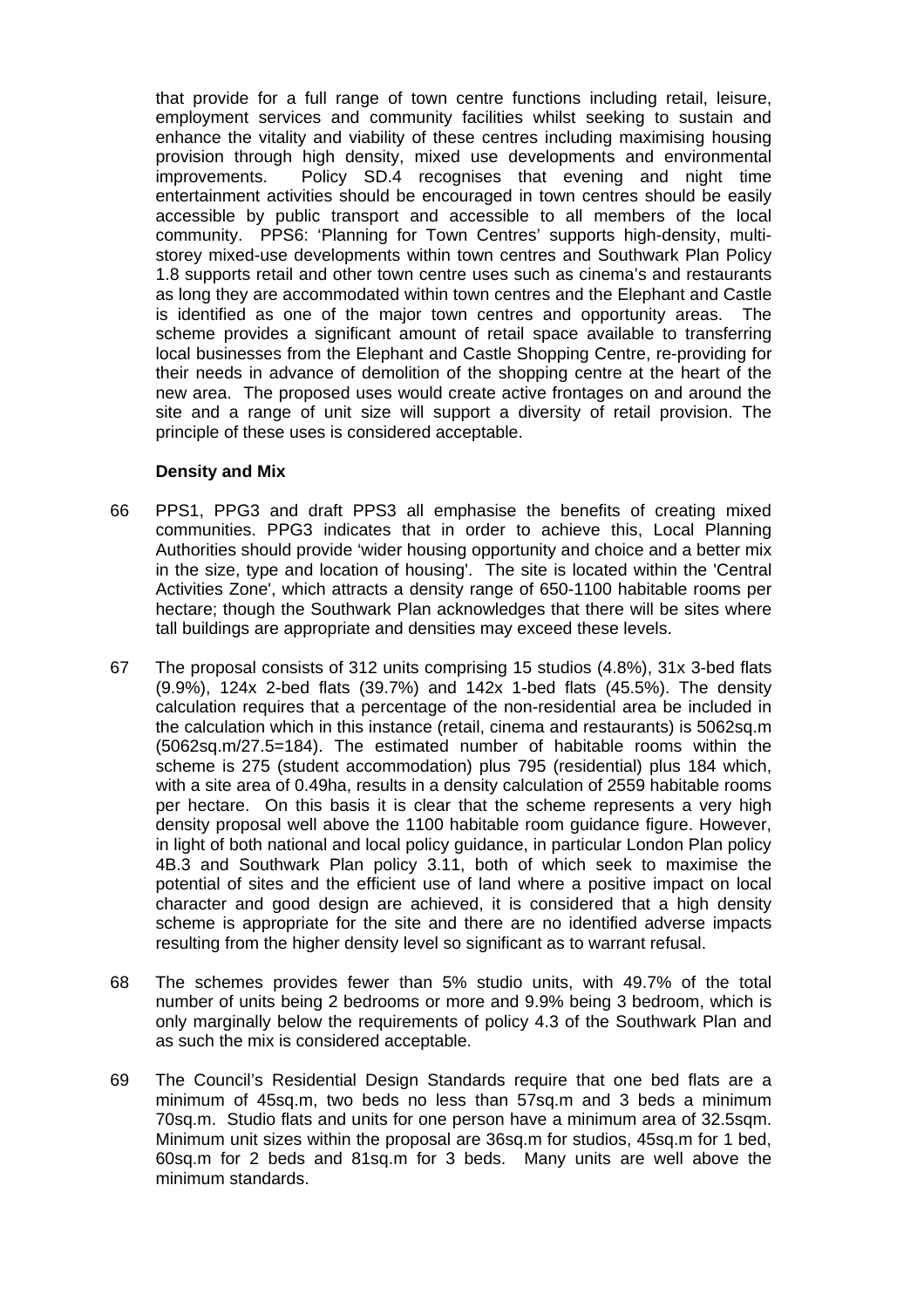- 70 The north building contains the student accommodation which comprises standard sized twin and double en-suite bedrooms and accessible studio flats with shared kitchens/ lounges and dining rooms on each of the lower floors, and self contained studio flats with en-suites and kitchenettes on the upper floors (floors 11 to 19). Accessible studio flats are also provided. A communal lounge, laundry and management facilities are located at podium level.
- 71 The scheme represents a balanced and sustainable mix of accommodation as required by policy and is acceptable in this regard. Further, all units incorporate design features to meet Lifetime Homes standards and 10% of the units will be wheelchair accessible, spread across all unit sizes and tenures.

### **Affordable Housing Provision**

- 72 London Plan policy 3A.7 (Affordable Housing Targets) states that boroughs should take account of the London wide objective of 70% social housing and 30% intermediate provision, and the promotion of mixed and balanced communities. Section 3 of the Elephant and Castle Development Framework and Policy 4.4 of the Southwark Plan outlines the requirements for affordable housing provision in the Elephant and Castle Opportunity Area, requiring the provision of 35% affordable housing on a 50:50 split between social rented and intermediate housing in this location. The Development Framework acknowledges that the large infrastructure investment required at Elephant and Castle may necessitate the redirection of Section 106 contributions away from housing and into transport and other public realm works, and that the precise levels of affordable housing should be considered on a site by site basis.
- 73 The London Plan requires that affordable housing should normally be delivered on-site (Housing Supplementary Guidance, Nov 2005) and that off-site provision is only considered under exceptional circumstances, an approach followed by Southwark. A number of exceptional circumstances apply at the Elephant and Castle, which includes the site subject to this application. The following circumstances were accepted by the Council as part of the previous planning permission, and secured by the s106 agreement:
	- accommodating the vehicular service ramp to provide future vehicle service links through the enlarged basement service yard to the shopping centre redevelopment and as necessary to other commercial premises to comprise the Elephant and Castle Regeneration Area;
	- the potential for the use of the service yard by vehicles servicing the redeveloped Shopping Centre;
	- accommodating pedestrian access ways which preserve the safeguarding route of the Cross River Tram route as well as strengthening the ground structure to accommodate the Tram;
	- providing a range of commercial uses required to render the scheme both viable and vibrant whilst minimising the number of cores that are brought to ground floor level;
	- provision of a large market square with potential for multi-functional activity.
	- Exceptional Development Costs totalling £5,697,773.
- 74 As part of the revised scheme, the developer submitted a financial appraisal using the 2006/2007 version of the GLA 3 Dragons Toolkit to support their argument that the proposed scheme can only support the following:
	- A section 106 contribution of £454,000;
	- An in lieu payment of £1,040,000 resulting in a total of £1,494,000;
- 75 Following submission of the 2006/07 toolkit appraisal, the GLA confirmed that the scheme should be utilising the updated 2007/08 toolkit which was released on 1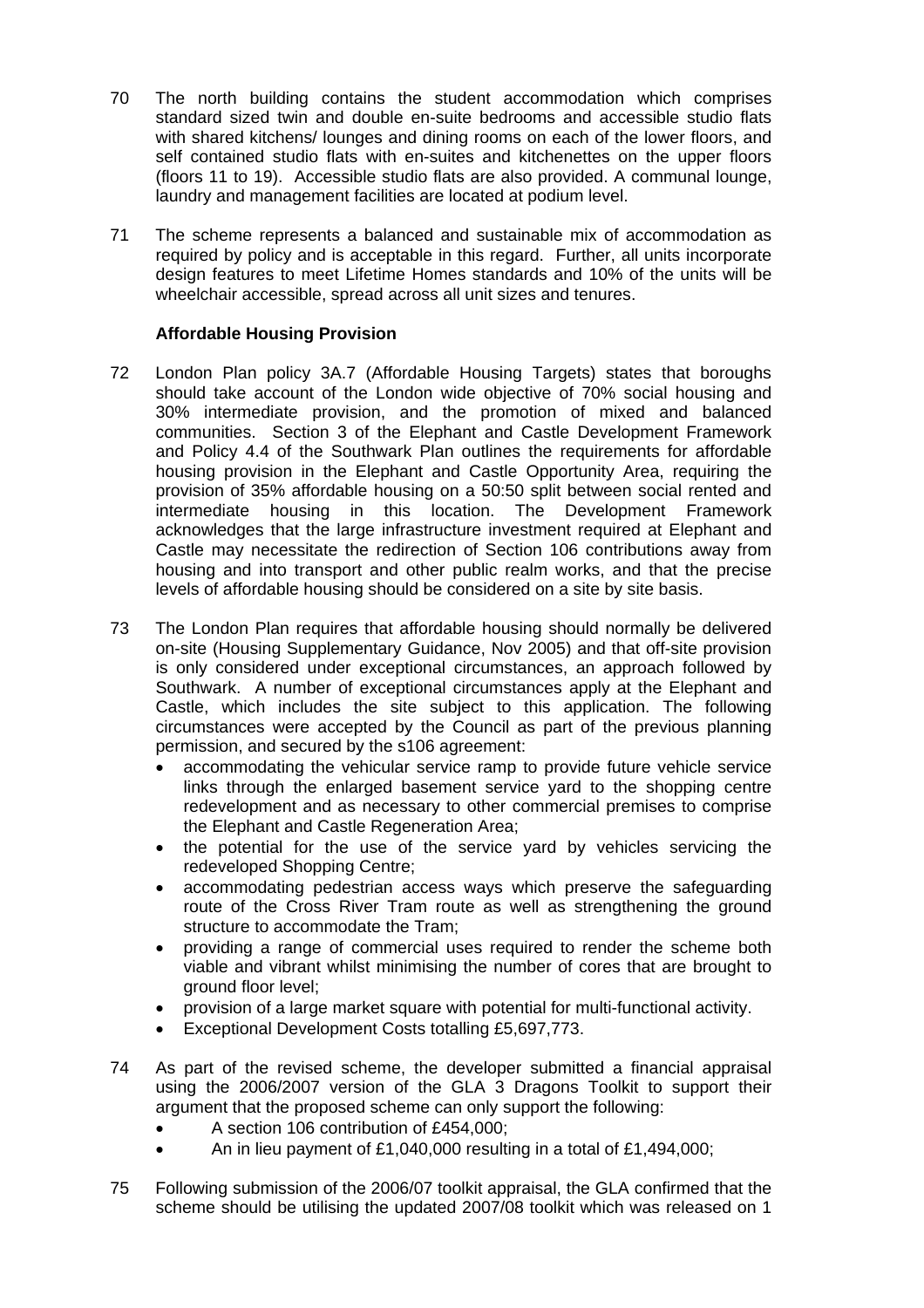October 2007 and a revised toolkit appraisal was submitted. The 2007/08 Toolkit showed that with the assumed inputs of the Council's Valuers, the scheme was likely to support a substantial proportion of on-site affordable housing, however this was subject to certain clarifications and in relation to end values, acquisition costs / existing use values and exceptional development costs. Following clarification with the developer, and the exchange of additional information, the developer submitted a revised section 106 offer, increasing the total payment from £1,494,000 to £2,000,000 which is considered acceptable by the Council's Valuers.

- 76 The Council's Valuers suggest that the negative effect of on-site social rented housing (even with the provision of a separate core /entrance) on the end values of the private units could render the scheme financially unviable and that the only financially practical on-site affordable housing would be intermediate housing and that in order to locate the affordable housing in the most practical way it is likely that the amount of retail space would have to be reduced. This is in line with the developer's assertions that the provision of such a limited number of on-site affordable housing units would result in the need to provide a separate core and entrance (otherwise there would be management problems for the RSLs including their inability to control matters such as service charges) which would reduce the overall retail provision within the scheme (refer to paragraph 109 for full details of retail provision) and negate the planning objective of creating a strong and continuous retail frontage at the base of the towers, which would also reduce the capacity of the scheme to assist in relocating local businesses.
- 77 The developer, in conjunction with the Elephant and Castle Special Projects Team, has proposed that the commuted payment may be used to bring forward the Council's Early Housing sites, which in turn will assist in the decanting provision for the Heygate Estate. The early housing programme is managed by Southwark Council in partnership with two consortium of Housing Associations, who will build approximately 950 units on 15 sites in and around the Elephant and Castle Core area. In the absence of social housing grant, the early housing programme is being delivered through both Housing Association funding and cross subsidy from the market sales within each of the schemes. Additional funds, such as that provided by the in lieu contribution from 50 New Kent Road, would allow for a greater number of affordable units to be provided in each scheme as the need for cross subsidy from market housing is reduced.
- 78 In addition, the commuted payment sum could assist in bringing forward the Council's early housing programme thereby releasing the Heygate Estate land for redevelopment in line with the objectives established in the Elephant and Castle Development Framework. If the 106 payment is made at the point of commencement of construction of the application scheme then it will be applied to the first of the early housing sites, which are due to complete at least one year ahead of the anticipated completion date for 50 New Kent Road.
- 79 The question of whether this achieves additionality in the provision of new affordable housing is important in accepting an in lieu payment. The early housing sites will take most of the re-housing demands resulting from the decanting of the Heygate Estate, which comprises some 1212 homes of which approximately 180 were sold under right to buy. The demolition of the Heygate releases the land for the redevelopment of the Elephant and Castle, providing at least 6600 new residential units (a net gain of 5388 units), of which, at a rate of 35%, 2310 units will be affordable- which is an net gain of 1278 affordable units from that provided within the existing Heygate Estate. Whilst it can be argued that the early housing sites are to re-provide for existing affordable housing within the Heygate Estate, this re-provision will contribute to the total of affordable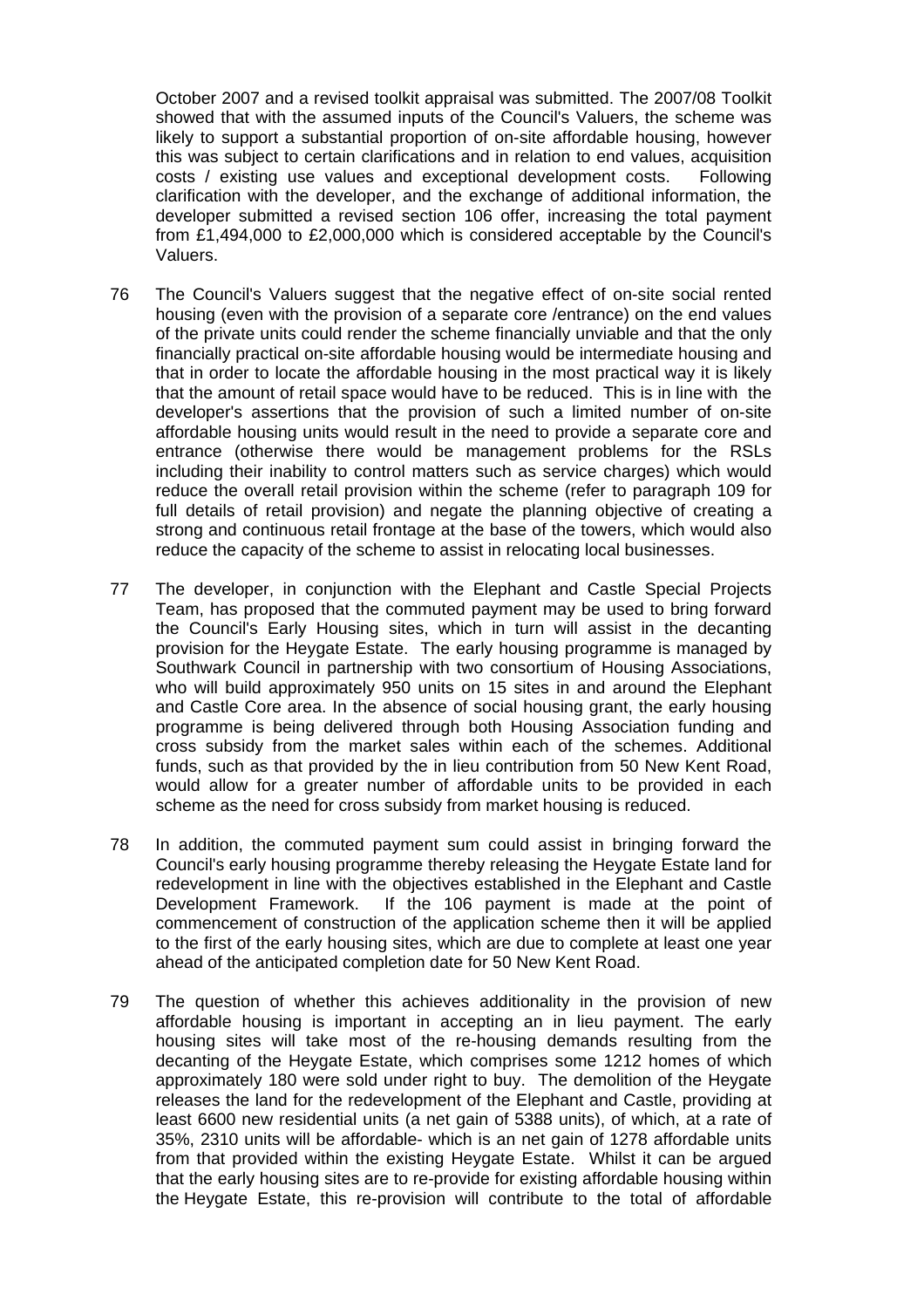housing provided within the Elephant as a whole, which, by releasing land on the Heygate Estate for future development, will result in an overall net gain in affordable housing. It is therefore acknowledged that genuinely new provision will only occur after the decanting process has been completed, and the commuted payment associated with this scheme should accelerate this process.

80 Where on-site affordable housing is not possible, a sequential test should be followed, with off-site provision to be considered prior to an in lieu payment being made. As the site is located within the Elephant and Castle Core Area, this is a special case where the Council would seek any off-site provision to be within the core area. As the majority of available sites within the locality are either early housing sites or currently unavailable sites such as the Heygate Estate, it is considered that an in-lieu payment towards the provision of affordable housing within the core area will be acceptable rather than off-site provision outside of the core area. An off-site commuted payment of £1,546,000 promoting the Early Housing sites has therefore been accepted by the Council as an in lieu payment for affordable housing.

#### **Design and Scheme Layout**

- 81 Policy 3.12 of the Southwark Plan seeks to ensure that a high standard of architecture and design are achieved in order to create high amenity environments. Policy 3.13 requires that the principles of good urban design are considered, in terms of context, height, scale, massing, layout, streetscape, landscaping and inclusive design. Policy 4.2 requires that residential development achieve good quality living conditions within the development.
- 82 The revised scheme has resulted in a major internal reorganisation. The principle design consideration relates to the additional height and the changed elevations of the north and south block and to the ground floor elevations. The greatest increase in height is to the west building (fronting Elephant Road) which was tallest under the previously approved scheme, thus retaining the differential in the overall massing of the three towers. It is the principle block in the group, and remains significantly larger than the other two blocks. The height may have some benefit to views of it over the viaduct from the Elephant and Castle intersection and the extra floors may result in a more elegant form. At 23 storeys (87.5m AOD), the building would not be exceptionally tall in the overall context of the redevelopment of the Elephant and Castle in light of recent approvals at Castle House and the former London Park Hotel of 43 (147m) and 44 (145.5m) storeys respectively.
- 83 The northern block has been considerably altered by this proposal, being 3 storeys taller, though the floor to ceiling heights were reduced. The reduction in ceiling height will increase the intensity of the pattern of floors and fenestration on the New Kent Road frontage and may increase its dominance in the street. Overall the elevations of this building are the most altered of the three towers, though none significantly to their detriment. The south building, the least interesting of the group, fronts the market square and existing Heygate Estate to the east, and is two storeys taller. It is the least changed of the blocks and is generally acceptable.
- 84 The ground floor elevations are generally acceptable however more details are required at a larger scale to clarify how the frontages appear at pedestrian level. Further, more detailed drawings are required which show the shopfront details and signage arrangements, as the clean, unexposed surfaces are likely to be significantly altered by the various different signs from the many different shops and other businesses that will occupy the building on several different floors. It is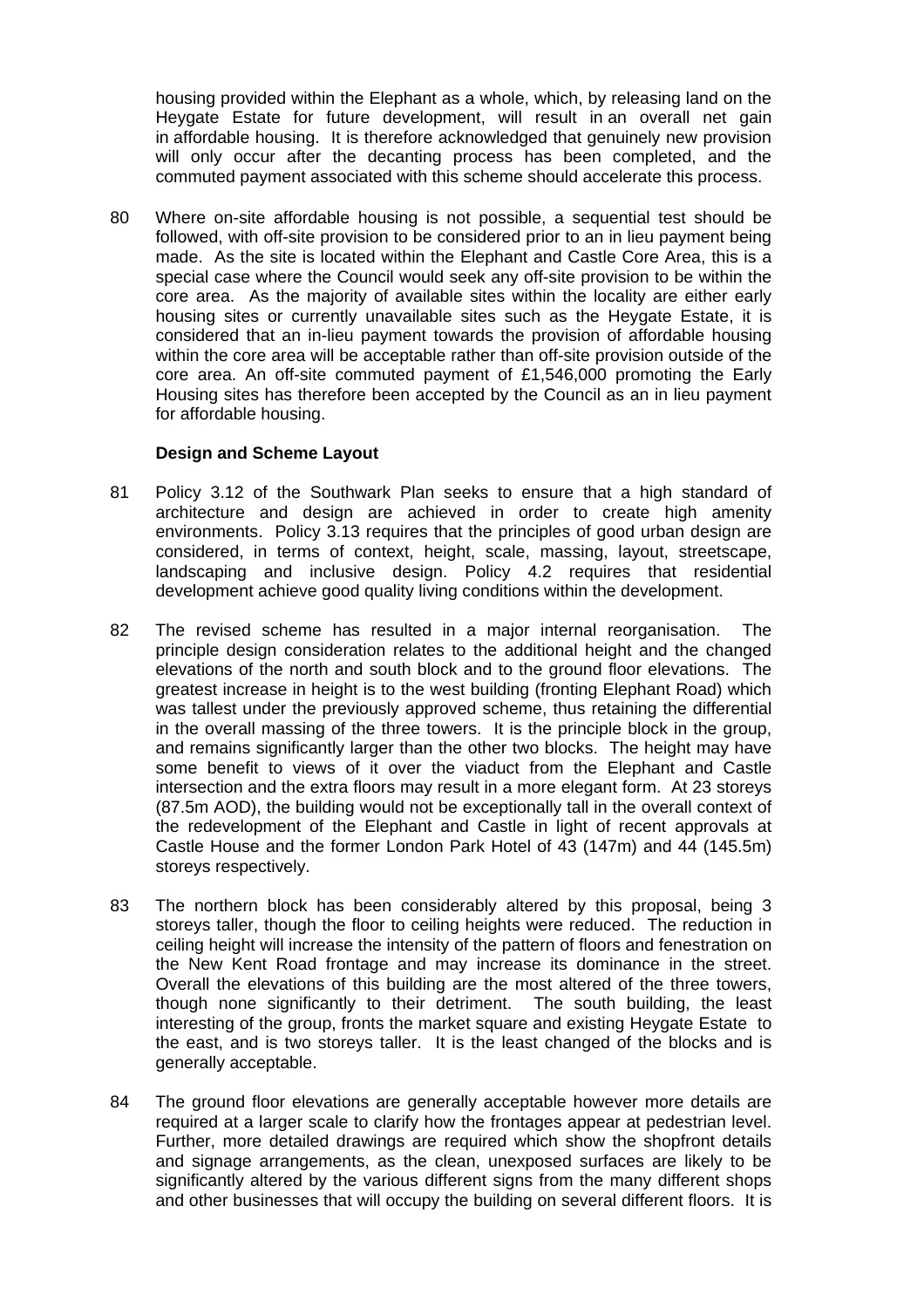unfortunate that that these details have not already been provided, but a condition will be imposed to ensure that these details are submitted.

- 85 In terms of amenity space provision, each residential apartment will be provided with at least one balcony and a variety of external recreation spaces are provided. The largest shared community space comprises a second floor garden/ square over the roof of the podium space, central to the three buildings. This upper terrace will be secluded from the public open space found elsewhere in the scheme, with trees and lawn areas, and a buffer zone between public and private areas and adjacent to residences. This terrace is on the same level as the first floor of the student apartments, which would appear to give direct views from the open space into private bedrooms. Whilst buffer areas have been incorporated, careful consideration of the detailed design of these buffers to ensure privacy is maintained to the student units will be required- which will be addressed via a condition seeking details of the landscape plan. In addition, the upper terrace is accessed from both from the west and northwest, though the northwest access appears as a pinch point which could result in the terrace becoming more remote and underused, possibly open to misuse, which will require management and monitoring.
- 86 An intermediate terrace includes a designated children's play space which will be accessible to residents within the development. A lower terrace, above the restaurants, is designed as a small garden area and viewing terrace, with seating and views across the market square. There is ramp access to this terrace. Amenity space provided within the development, combined with other existing and future planned open space within the area, would provide an adequate level of amenity space to the residential component of the proposed development and is considered acceptable in the context of its town centre location.
- 87 The Design Review Panel reviewed the original scheme which was considered to be of a significant scale, with the potential to be an iconic building which creates a dramatic addition to this part of the Elephant and Castle. The revised scheme is not so different to have warranted taking it back to the panel. The previous response from the GLA gave significant support to the design of the buildings and confirmed the scheme meets the Mayor's design principles for a compact city, setting a high benchmark for design quality at this important nodal point in south central London in line with the requirements of the London Plan. The buildings will relate well to surrounding buildings, will address the street and will include a wide mix of uses as well as make provision for the implementation of the masterplan. The active frontages and market square should combine to provide a vibrant public realm. The proposed development is considered to be of a high architectural standard and embodies the principles of good design consistent with the London Plan and the Southwark Plan.

#### **Impact on Strategic and Local Views and on the Character and Setting of a Listed Building, Conservation Area or World Heritage Site**

88 London Plan policies 4B.15, 4B.16 and 4B.17 establish the principles under which London's views should be managed, considered in greater detail within the draft London View Management Framework SPG, which relates to the management of strategically important views (designated views). The Mayor's objective is *'to manage these designated views so as to secure their protection and enhancement, while avoiding providing unnecessary constraints over a broader area than that required to enjoy each view'.* Policies 3.21 and 3.22 of the Southwark Plan seek to protect and enhance both local and strategic views. Policy 3.18 of the Southwark Plan requires that permission not be granted for developments that would not preserve or enhance the setting or views into or out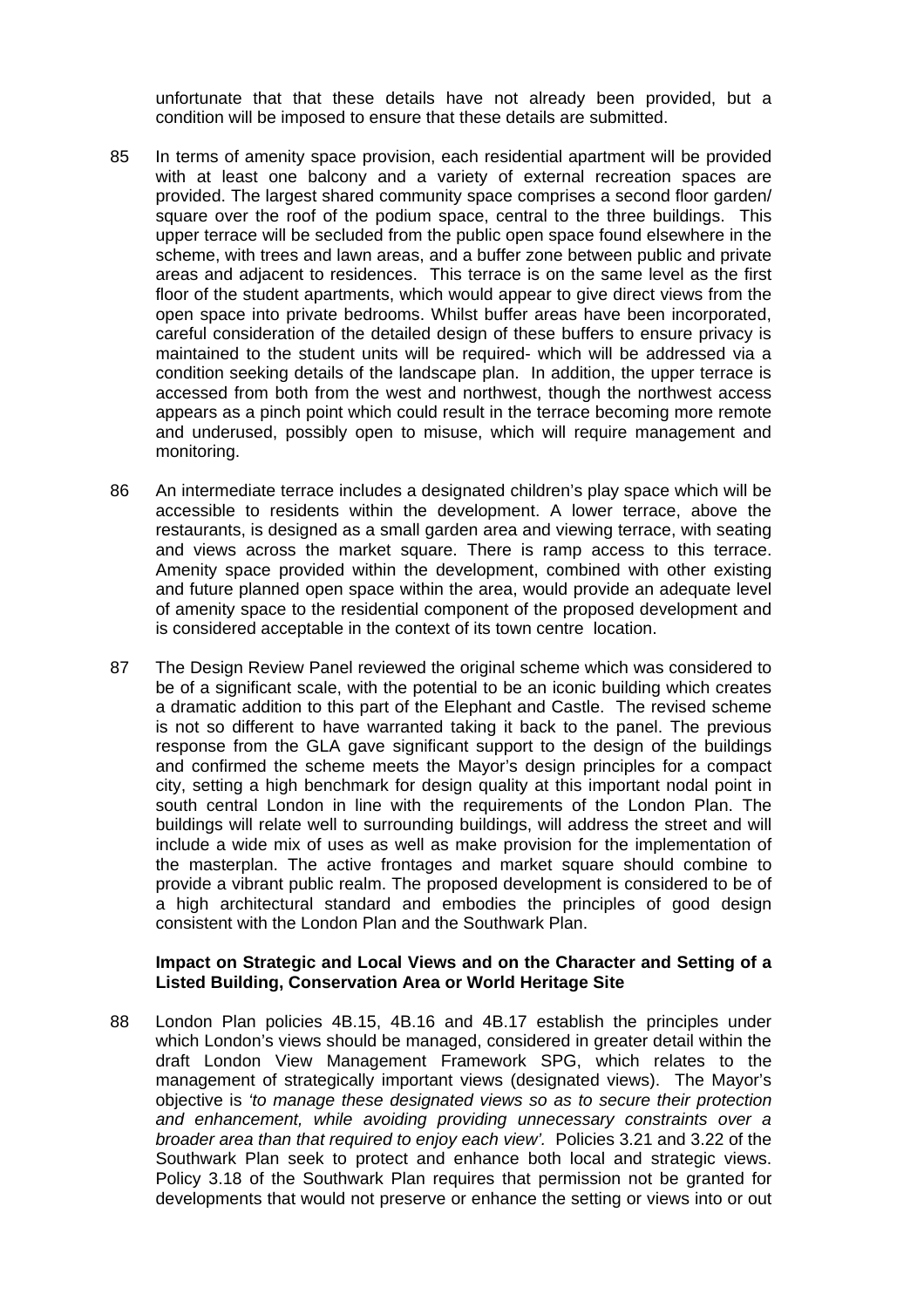of listed buildings, World Heritage Sites and Conservation Areas.

- 89 There are a number of Conservation Areas located in various proximities to the site. The closest are the West Square Conservation Area located approximately 450m to the west, the Trinity Church Square Conservation Area located approximately 410m northeast of the site, and Pullens Estate Conservation Area located some 460m to the southwest. The nearest listed structures to the site are the Michael Faraday Memorial, located 180m to the west in the Elephant and Castle roundabout (to be relocated to a new public square in Walworth Road), the Star and Cross Church located 170m to the northeast, and a telephone kiosk located 110m to the east along New Kent Road. Given overall height, scale and massing of the scheme buildings, combined with the distances from the abovementioned areas, the proposals are not considered to detrimentally impact on the setting of a listed building or Conservation Area, and whilst being a significant development, will be acceptable in the context of local views and townscape.
- 90 The potential impact on views was considered within a Townscape and Visual Assessment submitted with the application, which includes a range of panoramas, river prospects, townscape and local views. Under the GLA's new London View Management Framework (LVMF, July 2007) SPG, the site will be visible in the background of Designated Townscape View 23 from Serpentine Bridge to Westminster. Background development in this view must preserve or enhance the ability of the viewer to recognise and appreciate the strategically important landmark, that being the Palace of Westminster. The applicant submitted an image of the proposal which shows the upper floors of the west building will be seen between one of the towers of Westminster Abbey and the Home Office building, particularly in winter.
- 91 The GLA have advised that the assessment submitted is insufficient to determine the potential impact of the scheme and does not comply with the requirements for a Qualitative Visual Assessment (requiring Accurate Visual Representations to be presented) as set out within the new LVMF. The applicant has indicated that the information submitted was in line with requirements at the time of submission however the assessment criteria under the LVMF has been submitted which confirms that the proposed tower, whilst visible in the background of Townscape View 23, does not appear to harm the setting and will not dominate the view detrimentally and therefore the proposed development should not cause a harmful impact to the view. This will be subject to GLA concurrence.

### **Transport Issues**

- 92 The proposal is situated in close proximity to Elephant and Castle with its overland and underground rail lines and the area is well served by local buses. Accordingly, the site has a very high public transport accessibility rating (PTAL) of 6. The site falls within the Congestion Charging Zone and all roads in the immediate vicinity of the site are within a Controlled Parking Zone. Mainline rail services and London Underground services are easily accessible from the site using the Elephant and Castle Station. It is also intended that the Cross River Tram will pass within the vicinity of the site opening up further transport options. The scheme will assist in the safeguarding of the proposed route for the Cross River Tram.
- 93 Access and Deliveries: Servicing and vehicular access to the underground car parking is via New Kent Road. The servicing and refuse collection would be undertaken in a dedicated underground servicing area at the lower basement level. The proposed development also has the potential to facilitate underground service access to the Elephant and Castle Shopping Centre should it be required.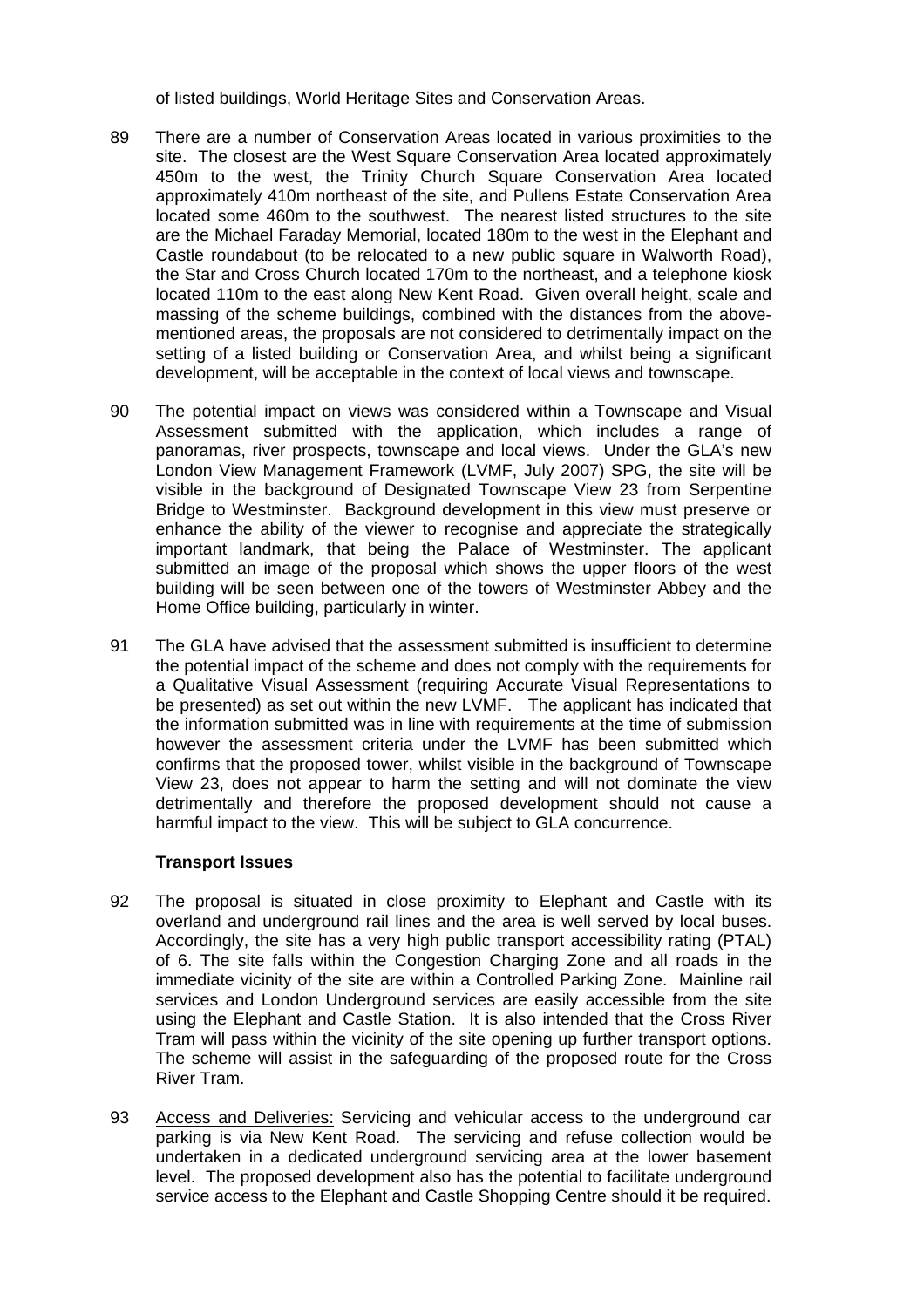- 94 Car Parking: London Plan Policy 3C.22 sets out the Mayor's parking strategy as follows- 'The Mayor…will seek to ensure that on-site car parking at new developments is the minimum necessary and that there is no over-provision that could undermine the use of more sustainable non-car modes. The only exception to this approach will be to ensure that developments are accessible for disabled people.' In line with the Southwark Plan and London Plan policies, the Council is seeking to encourage reduced car dependence and ownership levels in urban areas and thus encourage the use of more sustainable transport modes. Appendix 15 of the emerging UDP states that for sites within the 'Central Activities Zone', where there is high accessibility to public transport, a maximum of 0.4 parking spaces per residential unit should be provided. The maximum provision for Class A use in the Central Activities Zone is 1 space per 1500sq m GFA. Policy 5.7 of the Southwark Plan requires that adequate parking for disabled people and the mobility impaired is provided. The development proposes 44 car parking spaces, comprising 34 disabled residential spaces, 8 residential/ student spaces, 2 disabled commercial spaces and 9 motorcycle spaces. Parking spaces within the scheme will be available for purchase, and the submitted financial appraisal included a value of £20,000 per car parking space, although should there be limited demand from residents, the applicant advises that free disabled visitors spaces may be available. Following officer concerns that the disabled spaces may not be affordable to all people requiring a disabled parking space, the applicant has confirmed that they will consider offering a number of free/ subsidised disabled car parking spaces as part of the scheme to ensure compliance with the intent of Policy 5.7. This will be sought via condition.
- 95 Cycle Parking: The Southwark UDP requires cycle parking at a minimum rate of 1 cycle space per 250sqm of Class A floorspace and a minimum of 1 space per unit plus 1 visitor space per 10 units.The scheme proposes 494 cycle spaces within the basement and at street level, in excess of minimum requirements. Some additional street level visitor spaces will be sought as part of a detailed landscaping plan which will be sought via condition. The scheme provides cycle parking in accordance with the emerging Southwark UDP.

### **Impact on Amenity of Neighbouring Residents and Occupiers**

- 96 London Plan policy 4B.9 requires that all large scale development should be sensitive to their impact on the microclimate in terms of sunlight, reflection, overshadowing and wind. LP Policy 4B.9 requires that tall buildings be sensitive to their impact on the microclimate in terms of sunlight, reflection and overshadowing. Southwark Plan policy 3.2 relates to the protection of amenity, including disturbance from noise, to present and future occupiers in the surrounding area or on the application site.
- 97 Noise and Vibration: A detailed noise and vibration impact assessment was carried out, as required by PPG24, which advises that the site is subject to significant levels of noise, particularly from road and rail noise sources. No objection has been raised by the Councils Noise and Air Quality Team in relation to the scheme, subject to the imposition of suitable conditions on any planning permission.
- 98 Sunlight/ Daylight: A Daylight and Sunlight Impact Assessment was submitted which assessed the impact of the proposal on the daylight and sunlight of adjoining residential occupiers and future occupiers against guidance provided in the BRE Report "Site Layout Planning for Daylight and Sunlight: A Guide to Good Practice". The site is largely open, and levels of natural lighting enjoyed by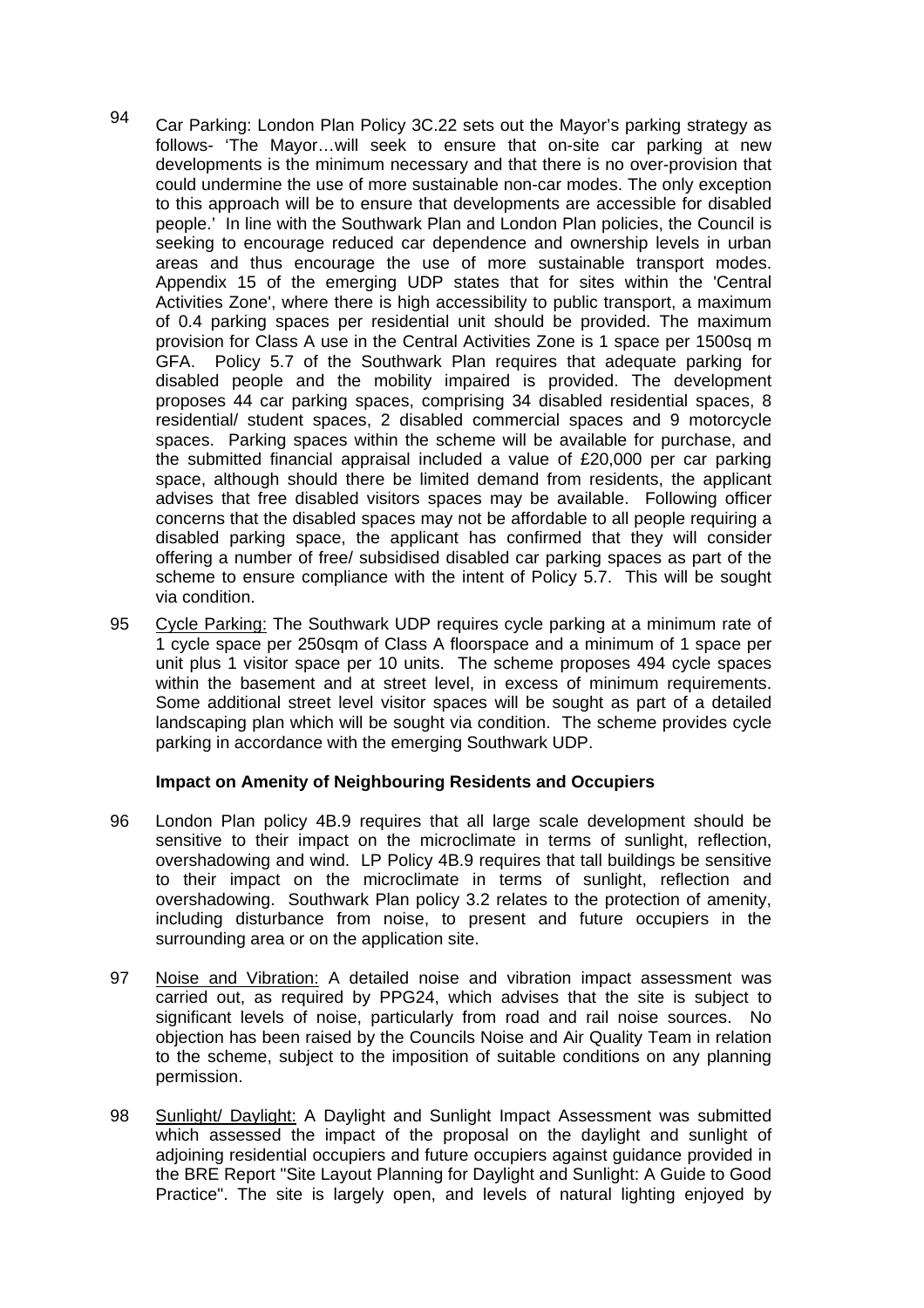nearby properties are likely to be quite high for an urban area. Given the plans for the future redevelopment of the Heygate Estate, the only property that may be impacted by the development is Albert Barnes House, a 15 storey residential block located on the opposite side of New Kent Road to the north. The sunlight and daylight assessment indicates that there will be a slight reduction on the daylight and sunlight availability to Albert Barnes House. The assessment advises that Average Daylight Factor values exceed British Standards, and no skyline results indicate a majority of rooms remain well lit. A reduction in existing sunlight levels will occur but a majority of rooms will retain sunlight levels far above BRE Guidelines though the lowest inset windows set under balcony projections would fall below BRE levels, which is likely to occur from any development along New Kent Road.Whilst certain deficiencies and impacts on neighbouring residential accommodation have been identified, it is important to give due consideration to the local context within which the site is located. In dense urban environments there will inevitably be some adverse impacts from a development of this scale, particularly on a site which is designated for high density development in a major town centre location. Further, within these built up environments the guidelines need to be applied more flexibly, and as such the impact is considered low and given the urban context, acceptable. In terms of the proposed development, windows in the east elevation achieve satisfactory daylight levels, though sunlight levels are not at BRE guideline levels. The south and west towers are better oriented with all rooms having high levels of daylighting and sunlight. The proposals are considered acceptable.

- 99 Wind: A detailed wind assessment was carried out to determine the impact the proposed buildings will have on wind conditions in the vicinity of the site. The report advises that while the proposed development would increase existing wind levels experienced in some areas of the site, the resultant wind conditions will be suitable for the intended pedestrian use of the site. Certain areas (particularly at podium level) may require some mitigation measures, for example screening and planting to the proposed seating areas on the garden terraces. Some mitigation measures will also be required for some standing/ entrance areas (such as the northwest corner of the site) via perimeter screening through increasing balustrade heights. Through introduction of the mitigation methods, the proposals will generate acceptable wind conditions.
- 100 TV and Radio: The Environmental Statement included an assessment on what effects the towers could have on broadcast radio, terrestrial television and satellite television signals. These operate at different transmission frequencies and possess different transmission wave properties. The effects of tall buildings (and other large structures) on signals are principally in the following ways: (a) Shadowing effects, where an area behind the structure is effectively screened from the transmitter preventing reception of the transmission or reducing signal strength; and (b) Ghosting effects, where the transmission signal is reflected and scattered by a conducting surface on the structure. Signals arrive at the receiver out of synchronisation with the 'direct' signal and created second ghost images on television pictures. In addition, like light, any electromagnetic signal can be reflected or diffracted around objects, particularly with low frequency radio transmissions. The assessment indicates that there should be no effect on radio broadcasts or mobile phone reception, but potentially some impact on television reception and signal levels to the north.All effects can be mitigated and as such any residual impact of the proposed scheme will be negligible.The mitigation measures to be included can be secured by a condition of any permission and/or planning obligation which would require appropriate surveys to be carried out before and after development to assess the likely impacts, and the appropriate measures needed to rectify any problems that occur.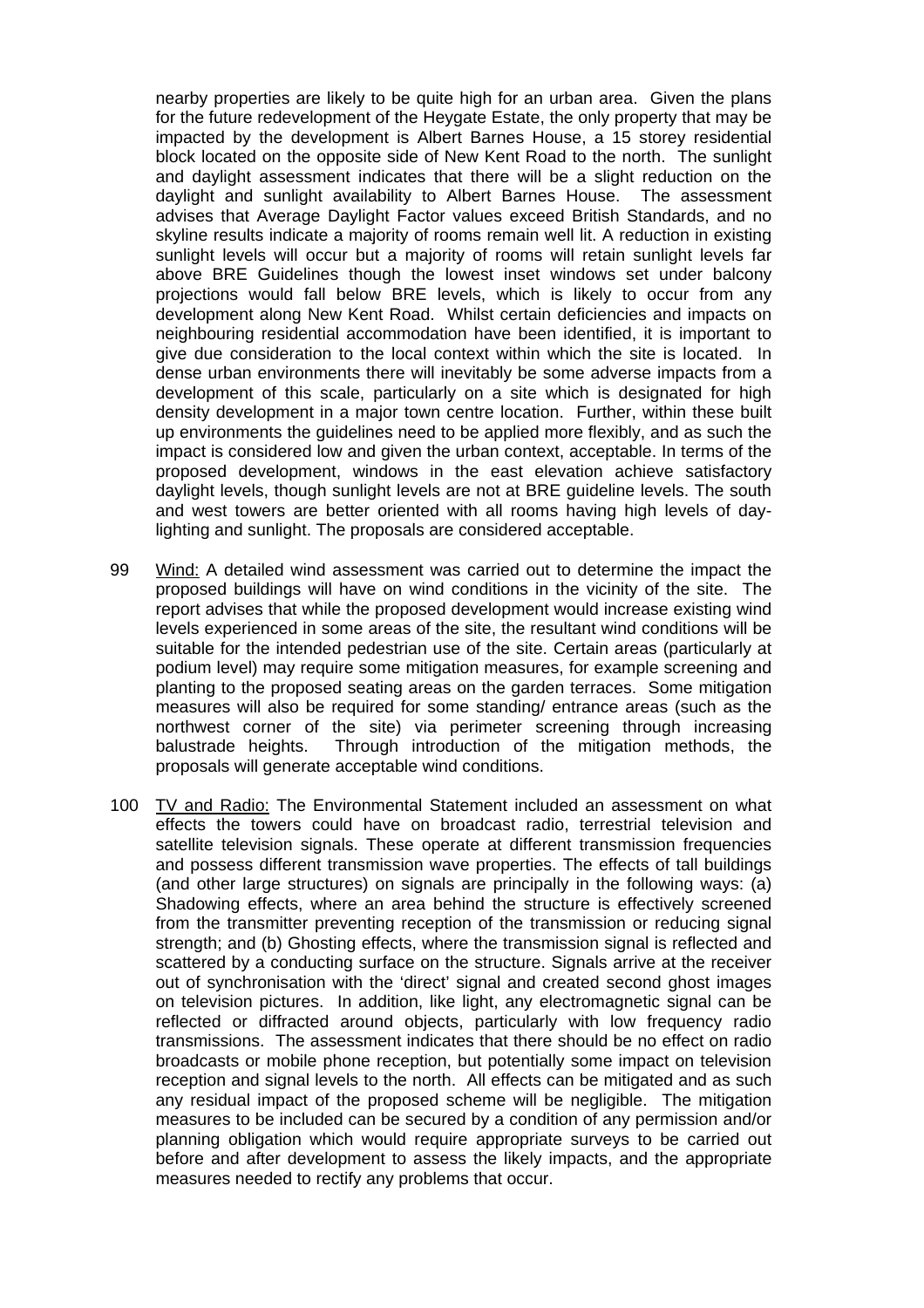101 Outlook and Privacy: Whilst the proposal includes three relatively tall buildings, there are no residential properties in close proximity (and the Heygate Estate is due for future demolition) and as such no negative impact is expected in terms of outlook or privacy.

### **Flood Risk Assessment**

- 102 The site is located within Flood Zone 3a, however the site is protected by the Thames Barrier and related defences. A flood risk assessment has been submitted with the application and confirms that the site has the potential to be inundated in the event that the flood defences fail.
- 103 The proposed scheme meets the Planning Policy Statement 25 sequential test. Within the London Plan, Southwark has a target of providing 16,300 new dwellings in the period 2007/8-2016/17 at rate of 1,630 dwellings per year. A total of 12,523 are expected to be provided on sites designated within the Southwark Plan. The majority of these sites are located in Flood Zone 3a with a small minority in Flood Zone 2. On the sites in Flood Zones 1 and 2 which are currently available for development, there is capacity to provide approximately 1852 dwellings, but all of these sites either benefit from planning permission for redevelopment, or are currently subject to pre-application discussions. Southwark will only be able to meet its housing target if sites in Flood Zone 3a are also developed. Whilst the proposal site is not designated within the Plan, the development of Brownfield sites such as this will be necessary if Southwark is to achieve its housing targets. The proposal site is located on previously developed land and there are strong sustainability reasons why the site should be redeveloped. It has good access to public transport and is capable of providing housing on a site which currently has none.
- 104 It is for the applicant to demonstrate that the development can be made safe through the submission of a Flood Risk Assessment. The Environment Agency has advised that they have some concerns about surface water drainage for the scheme and additional information has been sought to adresses this issue. As such, a final response from the EA will be required before the proposal can be considered to be consistent with Planning Policy Statement 25.

### **Planning Obligations [S106 Agreement]**

- 105 Planning obligations are intended to offset the negative impacts of a development. As a Section 106 Agreement was signed for the previous scheme, the applicant has not submitted a revised Heads of Terms based around the Planning Obligations SPD, but rather the intention has been to amend the extant agreement in line with scheme amendments.
- 106 A full financial viability appraisal was submitted to assess the capability of the scheme to comply with s106 planning obligation requirements. Additional details are provided under paragraphs 72-81, which should be read in conjunction with this section.
- 107 In support of their toolkit appraisal, the developers put forward an Exceptional Development Cost of £10,500,000 for the proposed scheme which accounts for the provision of:
	- £9,200,000- Vehicular Service Ramp and basement service yard
	- £1,100,000- First phase of Market Square
	- £200,000- Accommodating pedestrian access ways to safeguard the Cross River Tram Route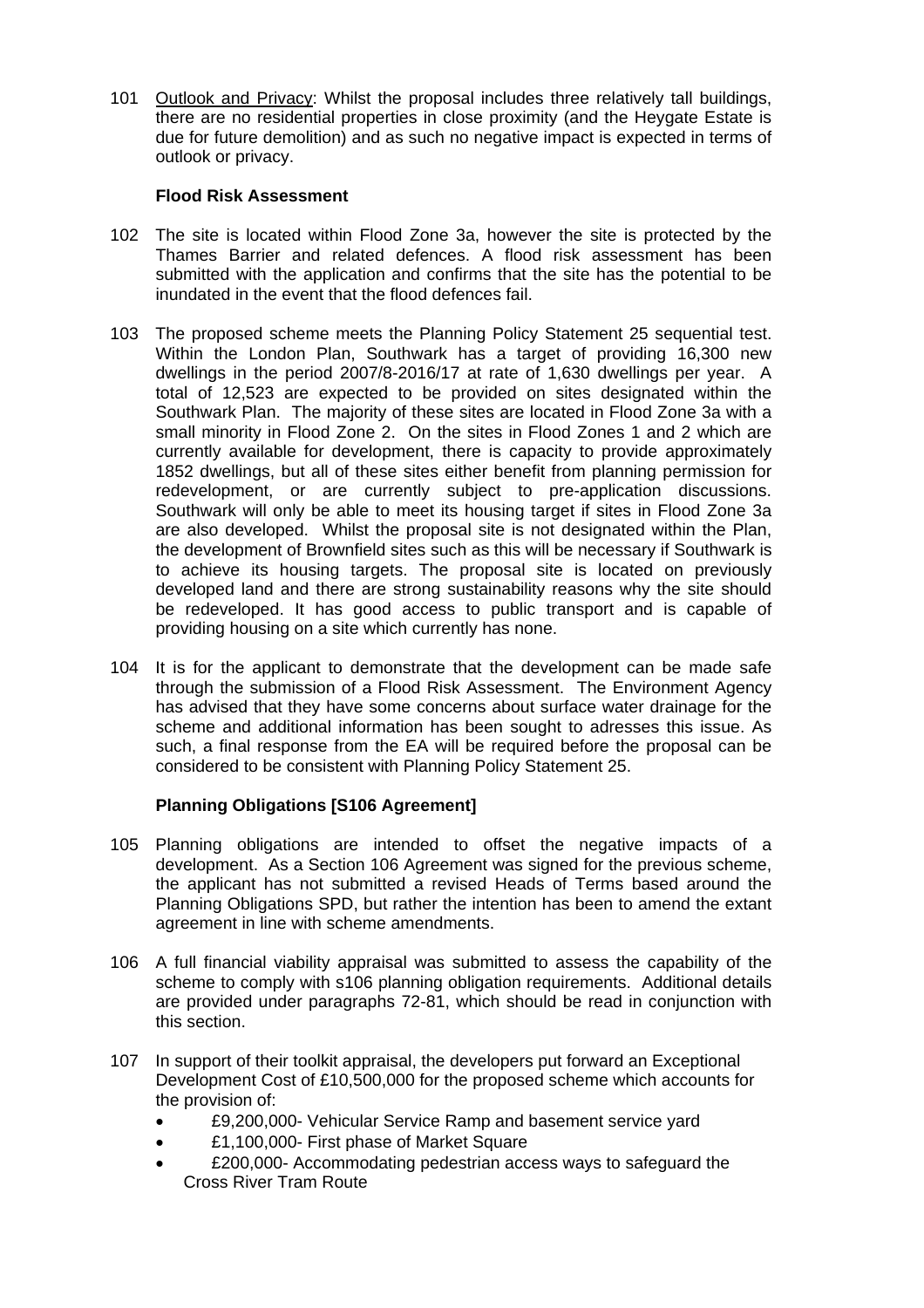The Exceptional Development Costs (particularly the obligation to provide enabling infrastructure in line with masterplan objectives) represented an additional £4,802,227 of costs from the extant planning permission due, the developer advises, to inceased build costs. The large, complex and expensive basement access for delivery vehicles will ensure the operation of a large retail centre that has no direct surface level vehicular access. This is fundamental to the development of a car free town centre with improved pedestrian interchange between public transport nodes.

- 108 In addition, the scheme is providing affordable business space for shopping centre retailers. The applicant has confirmed that the extent of business space which can be taken up by qualifying tenants from the Elephant and Castle has been increased to over 70% by unit numbers and provides a full range of unit sizes. Some retail units will be offered on a first refusal basis to businesses displaced from the Elephant and Castle Shopping Centre on protected terms to be agreed, in line with the extant Section 106 Agreement. Some of these retail units will be offered on a reduced rental basis, some on open market terms. Restaurant space (186sq. m) located between ground and 1st floors including a south facing terrace overlooking the Market Square will be offered on a first refusal subsidised rental basis (the original scheme did not include the value of the restaurant terrace, which would normally be charged as an additional rental to the internal space.) These costs are recognised as reductions in the capital value of the scheme.
- 109 On the basis of the enabling works and reductions in capital value as set out above, the viability assessment confirmed that the maximum amount the scheme can support as a section 106 contribution is £2,000,000 including a commuted sum for affordable housing as follows:
	- Education Contribution- £101,000;
	- Public Open Space- £30,000 (already paid);
	- Archaeology Contribution- £5000 for evaluation works (already paid);
	- Public Transport Contribution- £160,000;
	- Health Contribution- £0 (none required in original application);
	- Community Facilities and Public Realm comprising of:
		- Environmental Contribution- £65,000;
		- Safety and Security Contribution £20,000
		- Training and Employment- £50,000
		- Study of Urban Wind Technology-£15,000
		- New Market Square (at applicants cost est. £897,316);
	- Administration Costs- £8000
	- Subtotal £454,000
	- Affordable Housing -commuted payment of £1,546,000 in lieu of on site affordable housing;

Total Contribution: £2,000,000

- 110 Certain other matters will need to be included within the section 106 agreement over and above those items listed above, as follows:
	- Commitment to developing, implementing and monitoring a travel plan including the appointment of a Travel Plan Co-ordinator;
	- £2750- amendment to traffic order to restrict parking permits for future occupiers;
	- Workplace Co-ordinator and Training during Construction Contribution- to be provided by the developer in lieu of a financial contribution.
	- Submission of a detailed feasibility study outlining the proposals for meeting the Mayor's 10% renewable energy target, working closely with the Council's technical team as the design progresses to ensure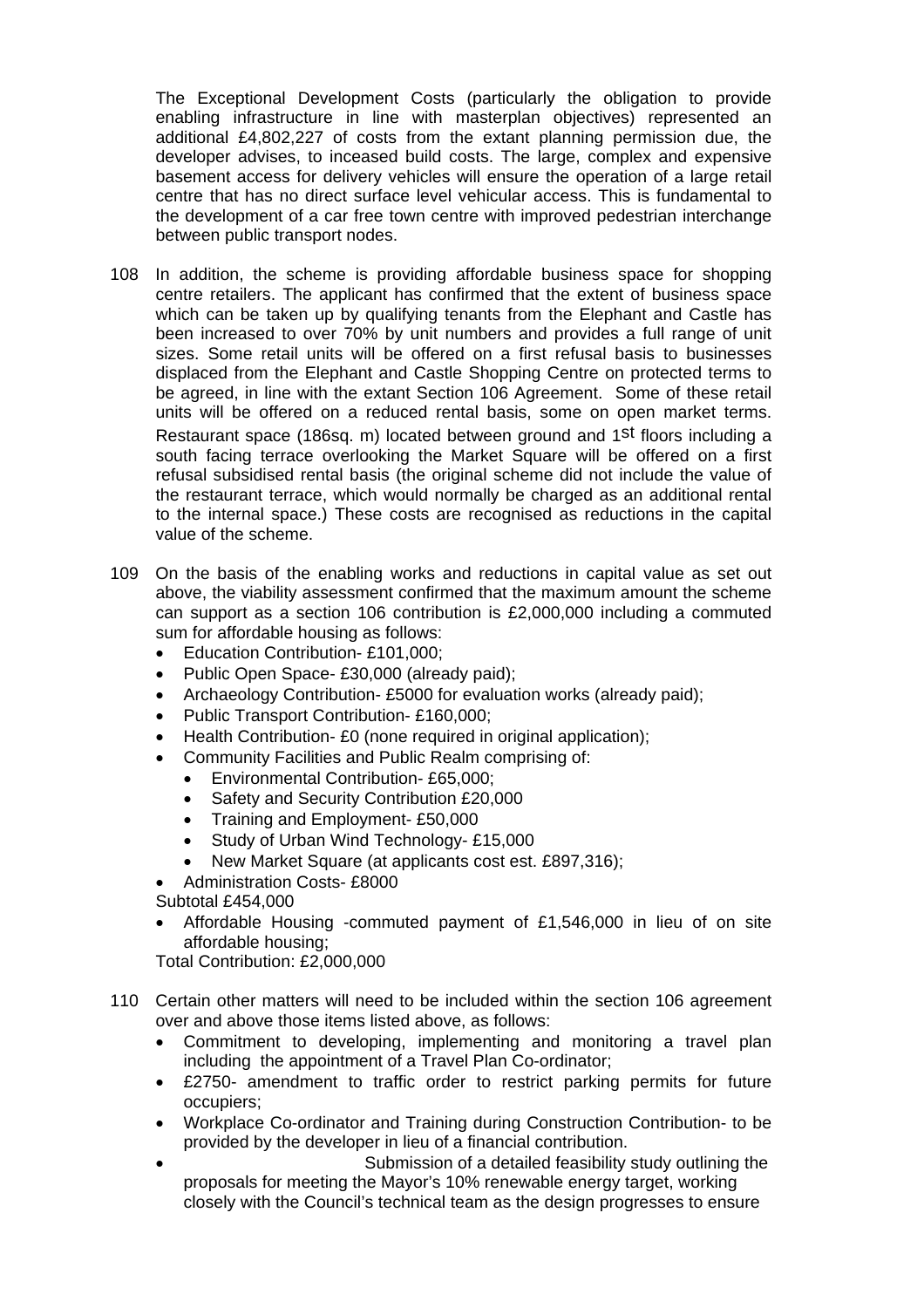that the scheme complies with the building system requirements set out in the Elephant and Castle heat, non-potable water and data interface documents.

### **Conclusion**

111 The application will see the redevelopment of a brownfield site, vastly improving the immediate urban environment and creating an enhanced public realm incorporating a market square, retail stores, restaurants and a cinema. The scale and form of the development will sit well within the context of the Elephant and Castle town centre in its early stages of regeneration. The scheme is an exceptional case because of the large-scale infrastructure content in its basement providing sub-ground servicing for the car-free retail and leisure core. Its early development has become enormously important to the delivery of the core area. The site is identified as suitable for high density development and achieves a strong mix of uses combining housing with student accommodation, a 6-screen cinema, student accommodation, shops, restaurants and market square. The traffic impact, car and cycle parking provisions are also acceptable, particularly given the sites proximity to a variety of public transport options. Planning obligations will be secured to offset the impact of the development, including a commuted payment for affordable housing which will be directed towards the Early Housing Programme. The scheme is in accordance with local and national policies and will represent a key milestone in the regeneration of the Elephant and Castle area. The proposal is recommended for approval.

### **COMMUNITY IMPACT STATEMENT**

112 In line with the Council's Community Impact Statement the impact of this application has been assessed as part of the application process with regard to local people in respect of their age, disability, faith/ religion, gender, race and ethnicity and sexual orientation. Consultation with the community has been undertaken as part of the application process. The impact on local people is set out above.

### **SUSTAINABLE DEVELOPMENT IMPLICATIONS**

- 113 Policy 4A.7 of the London Plan requires the inclusion of *'energy efficient and renewable technology and design*'. Policy 3.4 of the Southwark Plan requires development to be designed to maximise energy efficiency, while Policy 3.5 requires development to incorporate renewable energy technology. Since April 2007, the EcoHomes has been replaced by The Code for Sustainable Homes and a condition will be included requiring pre-assessment and post construction assessment under these guidelines however it is anticipated that the development will readily comply with the revised targets. The GLA have suggested that the net zero carbon growth objective of the Elephant and Castle and London Plan requires development to achieve 10% carbon reductions from on-site renewables.
- 114 The applicant provided an energy assessment following the principles of the Mayor's 'Energy Hierarchy'. Some of the main technologies to be incorporated into the scheme to conserve energy include solar shading, façade design to provide natural day-lighting, whole house ventilation, thermal insulation and low energy lighting. In order to achieve Part L compliance the thermal performance of the façade will be improved by introducing a light weight concrete backing system that reduces the energy loss of the building envelope within the same cladding zone. Some minor structural design development will be required to accommodate the higher structural loadings of the façade but this will not impact on the external appearance of the building.